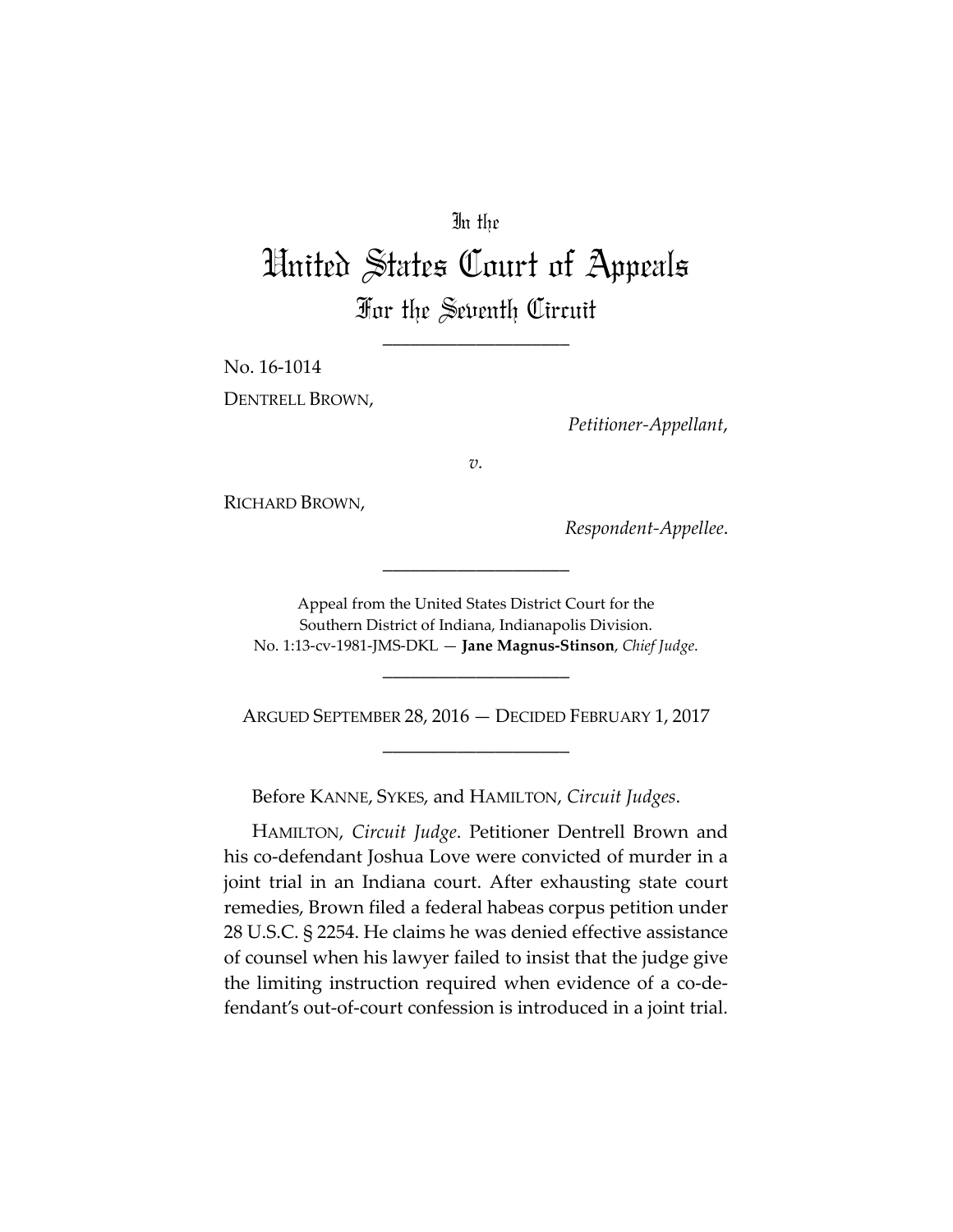See *Bruton v. United States*, 391 U.S. 123 (1968) (protecting codefendant from testimonial confessions of other co-defendants). The district court denied the habeas petition, finding that Brown had procedurally defaulted this claim for ineffective assistance of trial counsel by failing to assert it in state court so that federal review is barred. Brown has appealed.

On the issue of procedural default, we hold that the form of "cause" found in *Martinez v. Ryan*, 566 U.S. —, 132 S. Ct. 1309 (2012), and expanded in *Trevino v. Thaler*, 569 U.S. —, 133 S. Ct. 1911 (2013), is available to federal habeas corpus petitioners in Indiana who have substantial claims for ineffective assistance of trial counsel that have been procedurally defaulted in state post-conviction proceedings by lack of any counsel or lack of effective counsel. Brown is entitled to an opportunity to overcome procedural default of his claim for ineffective assistance of *trial* counsel for failure to request a limiting instruction if he can both demonstrate ineffective assistance of *post-conviction* counsel and assert a substantial claim of ineffective assistance of trial counsel. We conclude that he is entitled to an evidentiary hearing.

### I. *Factual and Procedural Background*

On appeal we review *de novo* district court rulings on petitions for habeas relief and review any findings of fact for clear error. See *Lisle v. Pierce*, 832 F.3d 778, 781 (7th Cir. 2016); *Coleman v. Hardy*, 690 F.3d 811, 814 (7th Cir. 2012). Those claims not adjudicated on the merits in the state court, like the one presented here, are also reviewed *de novo*. *Cone v. Bell*, 556 U.S. 449, 472 (2009); *Warren v. Baenen*, 712 F.3d 1090, 1096, 1098 (7th Cir. 2013).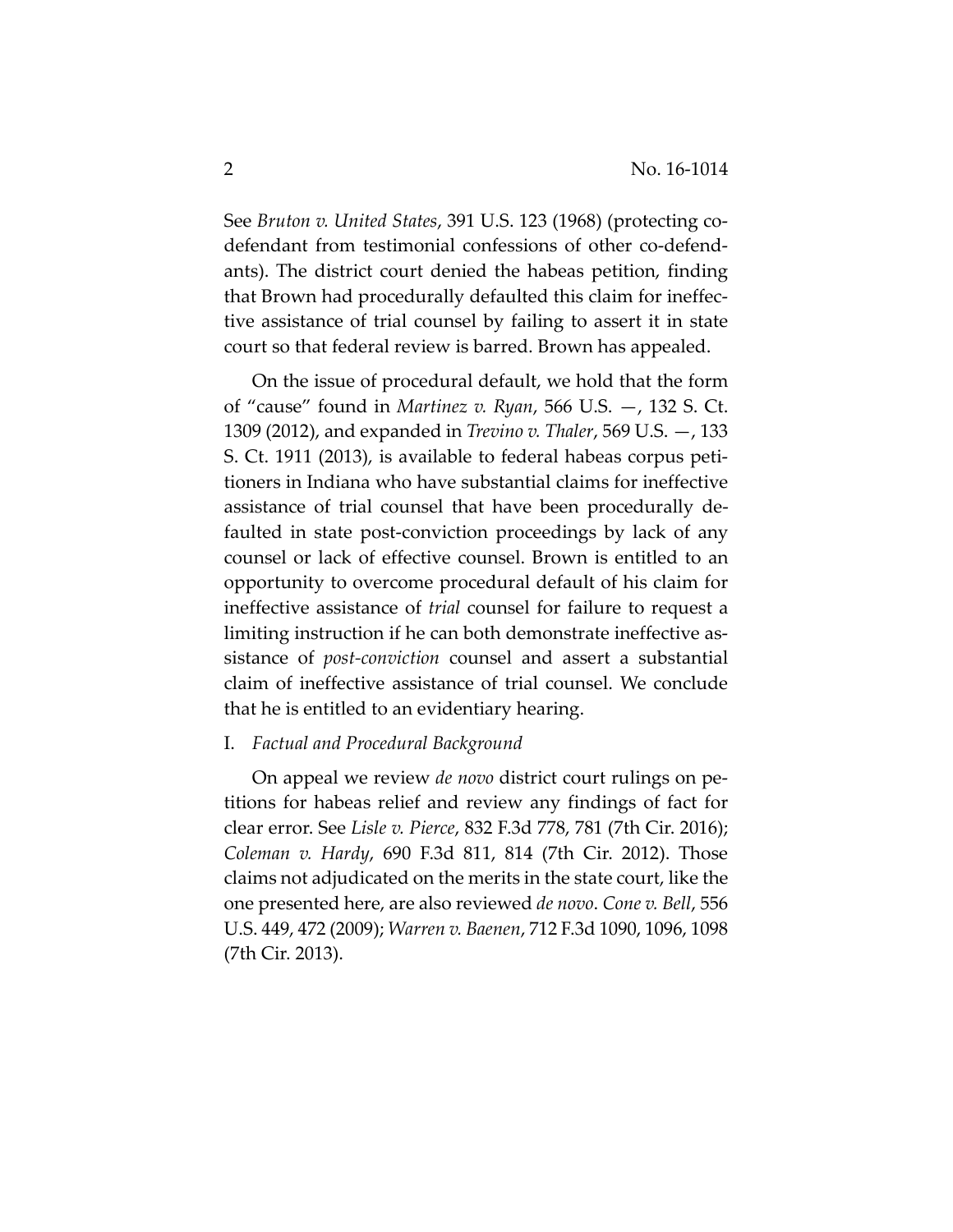#### A. *The Murder Trial of Joshua Love and Dentrell Brown*

In the early morning hours of March 8, 2008, in Elkhart, Indiana, Gerald Wenger was murdered after trying to buy drugs. He was discovered lying dead in the street around 2:00 a.m., with a single nine-millimeter bullet wound to his head. Two bullet casings were found near Wenger's body, one from a nine-millimeter handgun and a second from a .45 caliber handgun. No physical evidence was recovered beyond the shell casings.

Following the murder, investigators relied on information from interviews with community members. After interviews provided the names of Joshua Love and Dentrell Brown, investigators began to rely on information from incarcerated individuals. On June 18, 2008, the State charged Brown with murder.

Brown was then just thirteen years old, and Love was nineteen years old. Brown was waived into adult felony court, and the two were tried together. At trial, the State's key evidence tying Brown to the crime scene was the testimony of Mario Morris. Morris testified that, while Morris, Brown, and Love were all in the Elkhart County Jail, Brown and Love each confessed separately to involvement in the murder. Testifying first to his conversation with Love, Morris said that Love confessed to trying to sell fake drugs to Wenger the night of the murder, and then, after the sale went bad, shooting Wenger in the head with a nine-millimeter handgun.

Morris then testified that Brown had told him a similar story, but with some important differences. For example, Morris testified that Brown said he had struck Wenger with the butt of a .45 caliber handgun, discharging one unintentional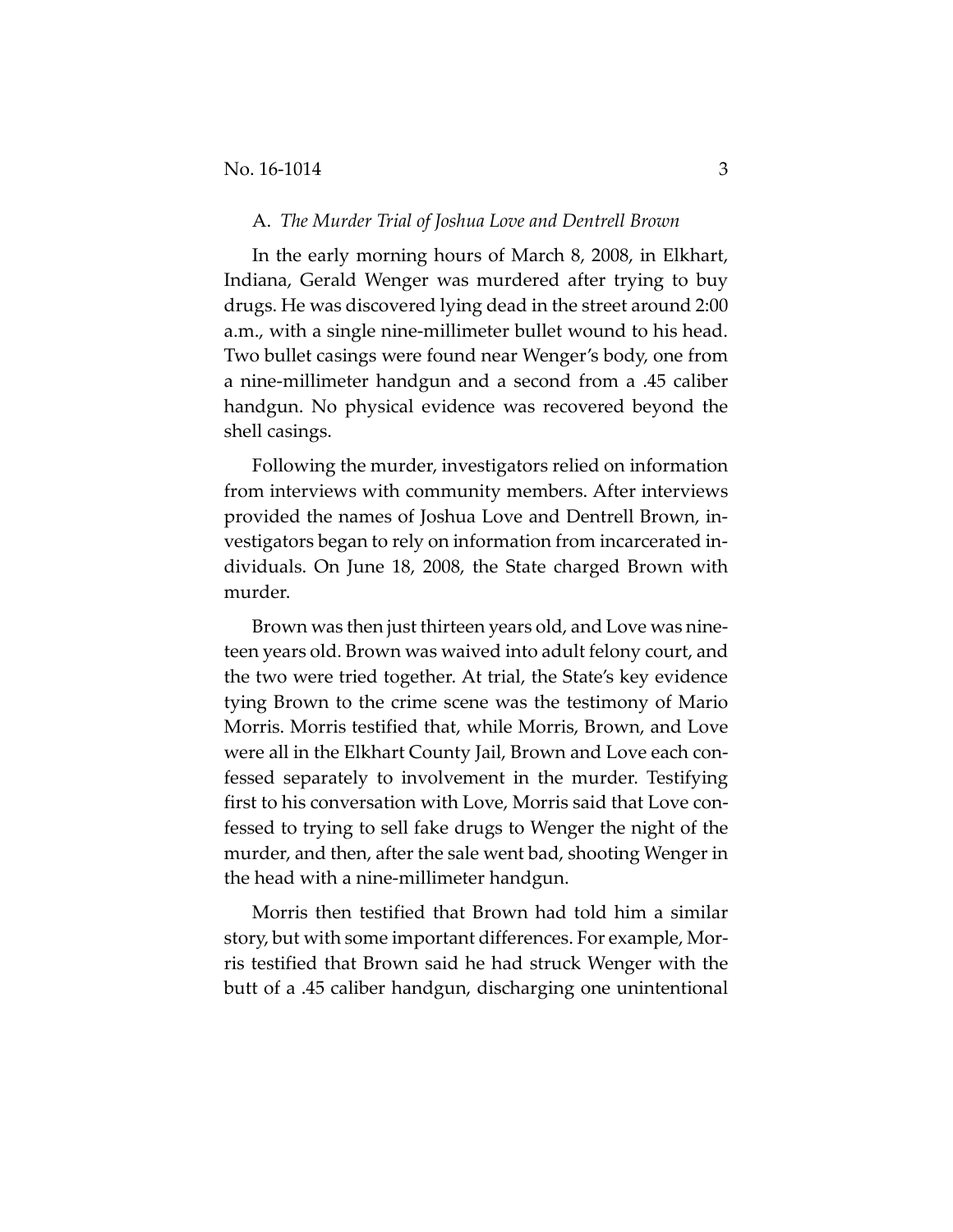shot. A critical feature of Morris's testimony for *Bruton* purposes was that his account of Love's confession included no mention of Brown or anyone else having been present at the shooting, and his account of Brown's confession included no mention of Love or anyone else having been present when Brown hit Wenger in the head.

After Morris testified, Brown and Love both moved for a mistrial based on *Bruton v. United States*, 391 U.S. 123 (1968). The trial judge denied both motions, emphasizing that at no time did Morris say Brown's name when testifying against Love, nor did he say Love's name when testifying against Brown. Both Love and Brown were convicted of murder, with Brown's conviction based on a theory of accomplice liability. Brown was sentenced to 60 years in prison.

## B. *Direct & Collateral Review in the State Courts*

On direct appeal, Brown's counsel raised three claims, including that the trial court abused its discretion when it denied his *Bruton* motion for a mistrial. *D.B. v. State (D.B. I)*, 916 N.E.2d 750, 2009 WL 3806084, at \*1, 2–3 (Ind. App. 2009) (mem.). Brown's appellate counsel argued that Morris's testimony about Love's statement violated Brown's confrontation rights because Brown could neither compel Love to testify nor cross-examine him. *Id*. at \*2. The appellate court was not persuaded. It found no *Bruton* violation because Morris's account of Love's confession to him never mentioned a third party present at the scene of the murder. *Id*. at \*3.

Brown filed a petition for post-conviction relief in state court with the assistance of counsel. His post-conviction lawyer raised a single issue in the operative petition: ineffective assistance of trial counsel for having failed to move to sever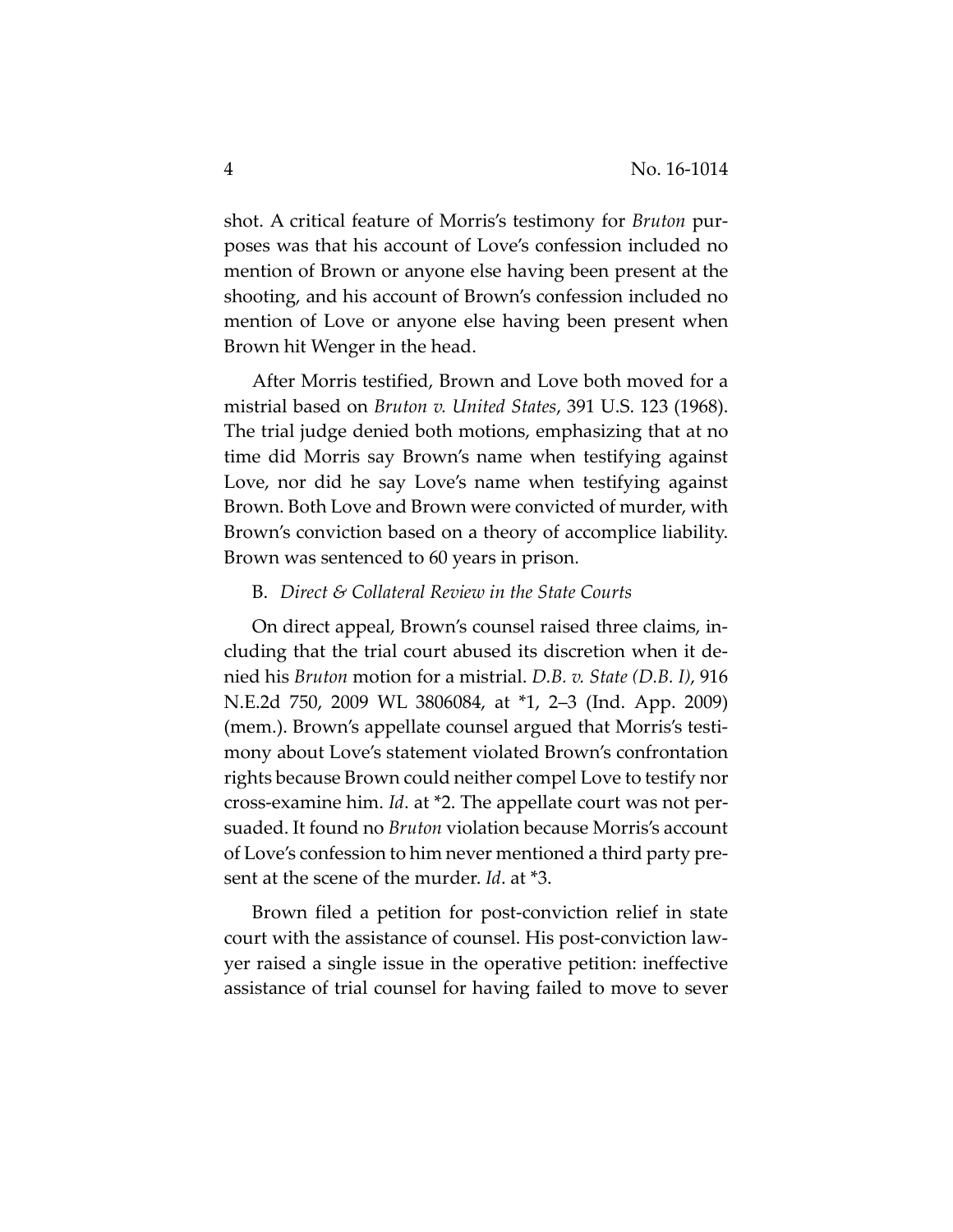Brown's trial from Love's. The argument relied on *Bruton* even though the appellate court on direct review had "specifically held" that there was no *Bruton* violation in Brown's trial. The trial court denied relief, and the Indiana Court of Appeals affirmed, finding that the ineffective assistance of counsel claim was an attempt to revisit the *Bruton* issue decided against Brown on direct appeal and thus barred by *res judicata*. *D.B. v. State (D.B. II)*, 976 N.E.2d 146, 2012 WL 4713965 at \*2–3 (Ind. App. 2012) (mem.).

## C. *Brown's Federal Habeas Petition*

Brown's habeas petition to the federal district court raised three issues, two of which have been dropped on appeal. The only claim before us is Brown's claim that his "trial lawyer was ineffective for failing to request an instruction limiting the use of Love's statement, offered through Morris, to Love." Because it was not presented to the state courts, the claim for ineffective assistance of trial counsel would ordinarily be barred from federal review because of procedural default. In the district court, however, Brown argued that he should be given the opportunity to overcome that default under *Martinez*, 132 S. Ct. 1309, and *Trevino*, 133 S. Ct. 1911.

The district court held that *Martinez* and *Trevino* do not apply to § 2254 cases in Indiana, and thus Brown was not entitled to attempt to overcome procedural default on his claim for ineffective assistance of trial counsel. *Brown v. Brown*, No. 1:13-cv-1981-JMS-DKL, 2015 WL 1011371, at \*2–3 (S.D. Ind. 2015). His request for an evidentiary hearing was denied and his petition dismissed. We granted Brown an expanded certificate of appealability that included this claim because Brown had "made a substantial showing of the denial of his right to effective assistance of trial counsel."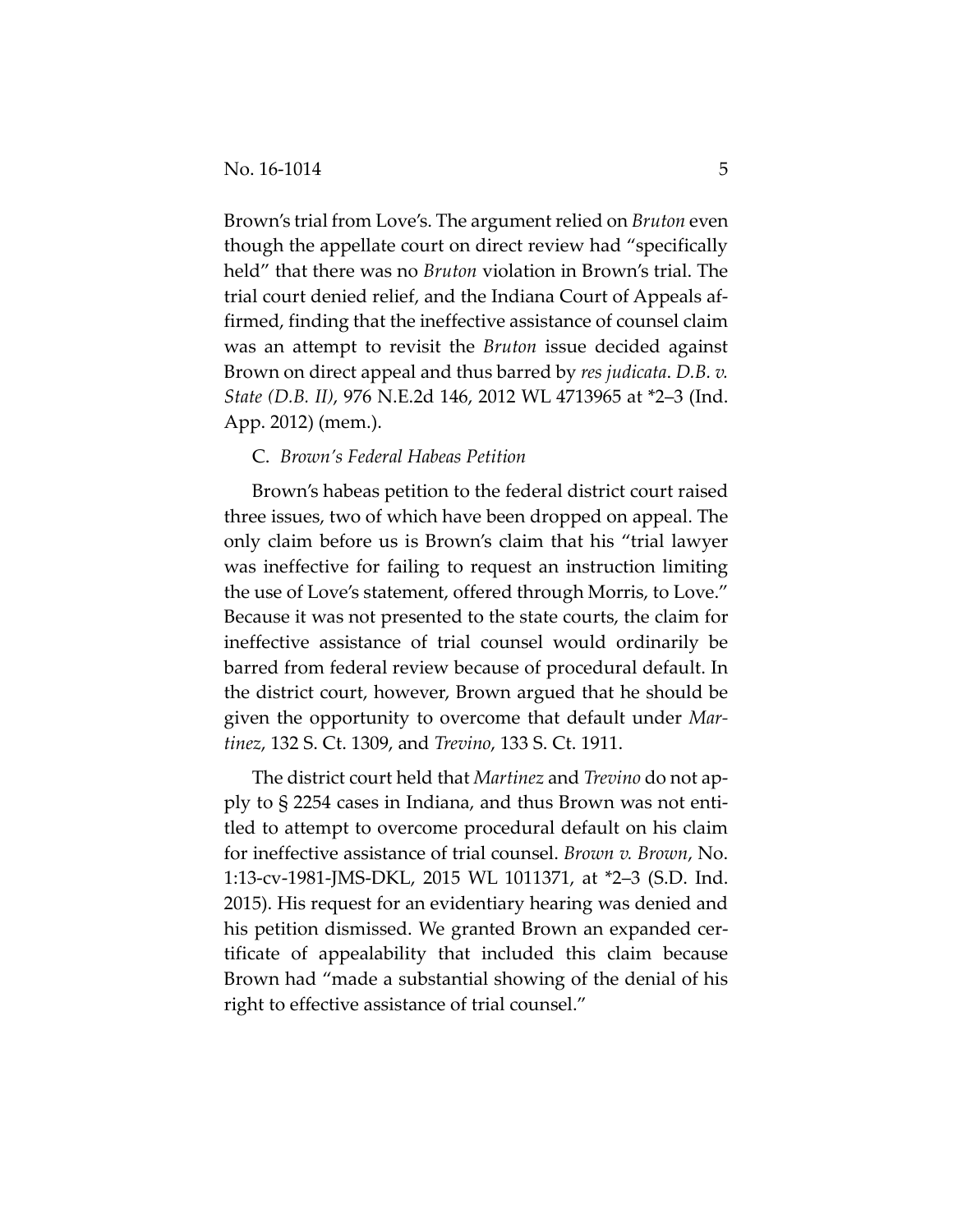## II. *Analysis*

Brown's claim for ineffective assistance of trial counsel requires a two-step analysis. We hold first that the *Martinez-Trevino* doctrine can apply to claims for ineffective assistance of counsel arising from the Indiana state courts. We next hold that Brown has offered some evidence of deficient performance by his post-conviction relief counsel and has asserted a substantial claim of ineffective assistance of trial counsel. We reverse and remand the case to the district court for an evidentiary hearing on both claims for ineffective assistance, first on the procedural default issue and then, if the default is excused, on the merits of the trial-based claim.

Before explaining our view on *Martinez-Trevino*, we pause to address the state's assertion that petitioner's argument on appeal has been forfeited. The state argues that in the federal district court, petitioner's claims were based on the Confrontation Clause pursuant to *Bruton* rather than the Indiana Rules of Evidence. Under this theory, Brown's claim of ineffective assistance of trial counsel for failure to request a limiting instruction based on the Indiana Rules of Evidence would be forfeited now on appeal. We disagree. Brown's habeas petition claimed clearly that his "trial lawyer was ineffective for failing to request an instruction limiting the use of Love's statement, offered through Morris, to Love." The habeas petition discussed the failure to request the limiting instruction as something that should have occurred following the denial of the motion for a mistrial, and the federal district court evaluated Brown's claim separately from the Confrontation Clause issue. Thus, petitioner's specific claim—although not presented in the state courts—was not forfeited by any supposed failure to raise it in the federal district court.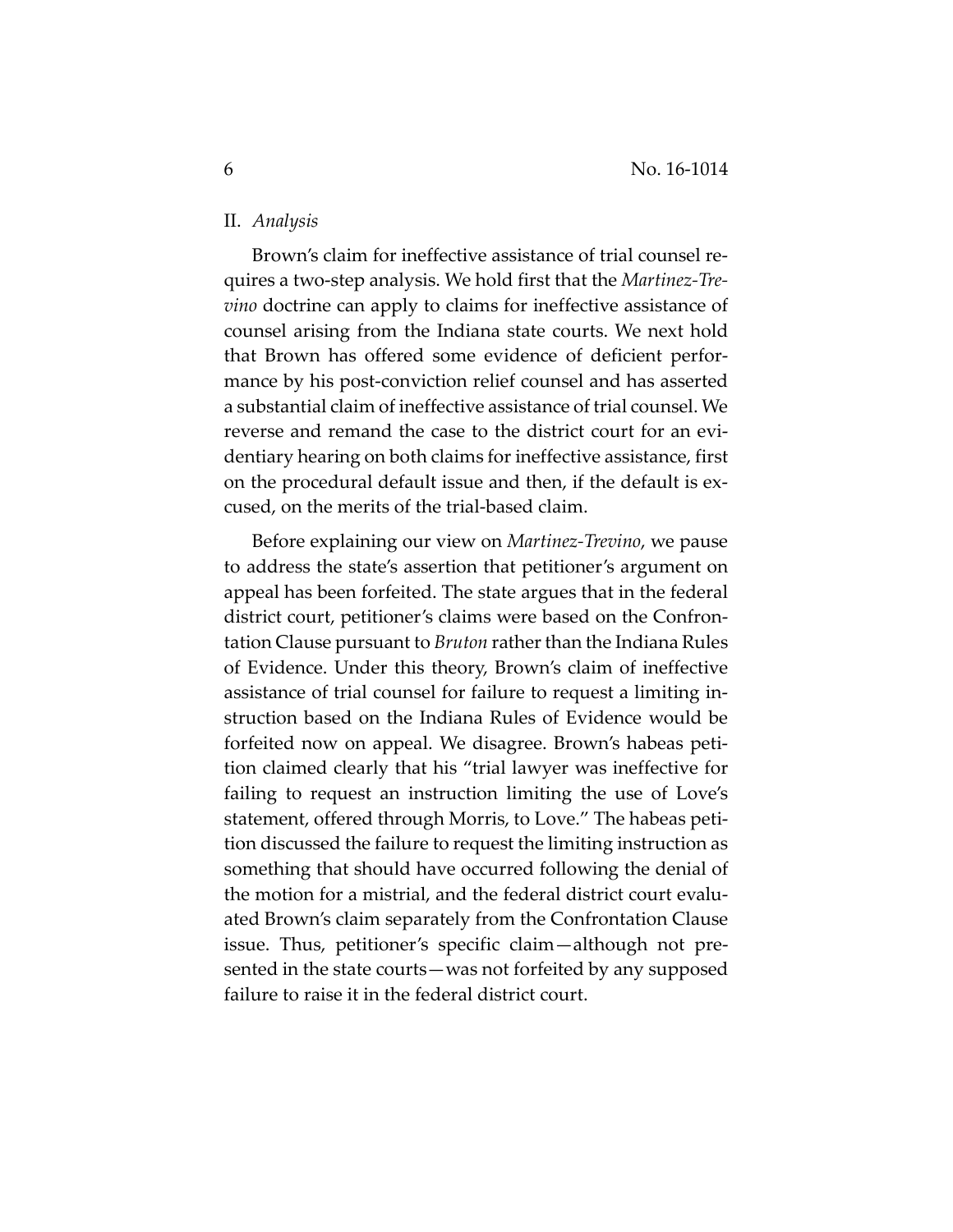#### A. *The Martinez-Trevino Doctrine Applies in Indiana*

On appeal, petitioner argues that the rule established in *Martinez* and *Trevino* applies to § 2254 cases in Indiana so that he may try to overcome the procedural default of his claim for ineffective assistance of trial counsel. See *Martinez*, 132 S. Ct. 1309; *Trevino*, 133 S. Ct. 1911. We agree. We first explain the scope of the *Martinez-Trevino* doctrine. Against that backdrop, we then review the Indiana procedures for raising ineffective assistance of trial counsel, and we compare those procedures to those in other jurisdictions where the *Martinez-Trevino* doctrine applies. We find that Indiana procedures governing ineffective assistance of trial counsel claims fall into the category the Supreme Court addressed in *Trevino*.

## 1. *The Martinez-Trevino Doctrine*

A federal habeas petitioner's claim is subject to the defense of procedural default if he does not fairly present his claim through a complete round of state-court review. *Richardson v. Lemke*, 745 F.3d 258, 268 (7th Cir. 2014). A prisoner can overcome procedural default by showing cause for the default and resulting prejudice, or by showing he is actually innocent of the offense. *Coleman v. Thompson*, 501 U.S. 722, 750 (1991). Until recently, a federal petitioner could not overcome the federal bar on procedurally defaulted claims by proving ineffective assistance of post-conviction counsel because there is no constitutional right to post-conviction counsel. See *id*. at 752–53.

In 2012, however, the Supreme Court recognized a new form of cause for overcoming procedural default in *Martinez*: "Where, under state law, claims of ineffective assistance of trial counsel must be raised in an initial-review collateral proceeding, a procedural default will not bar a federal habeas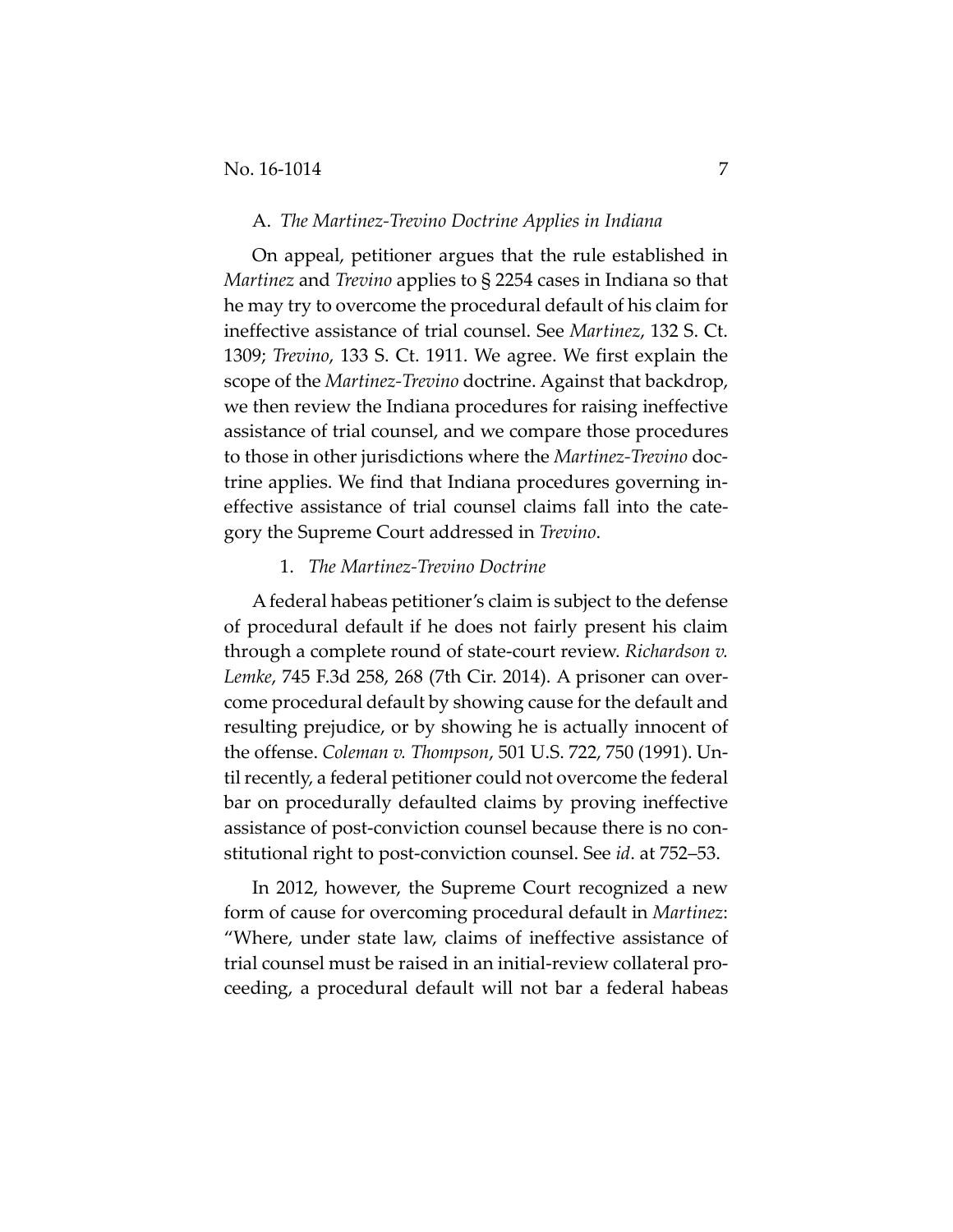court from hearing a substantial claim of ineffective assistance at trial if, in the initial-review collateral proceeding, there was no counsel or counsel in that proceeding was ineffective." 132 S. Ct. at 1315, 1320. The Court explained that this route was needed to protect a prisoner with "a potentially legitimate claim of ineffective assistance of trial counsel" when state law required defendant to bring claim for ineffective assistance of trial counsel on collateral review. *Id*. If post-conviction counsel errs by failing to raise a claim for ineffective assistance of trial counsel in the initial round of collateral review, it is unlikely that any state court at any level will hear the claim. *Id*. at 1316.

The next year, the Court expanded the *Martinez* form of "cause" in *Trevino*, holding that "a distinction between (1) a State that denies permission to raise the claim on direct appeal and (2) a State that in theory grants permission but, as a matter of procedural design and systemic operation, denies a meaningful opportunity to do so is a distinction without a difference." *Trevino*, 133 S. Ct. at 1921. Examining Texas law, *Trevino* observed that even though Texas did not *require* a defendant to raise an ineffective assistance of trial counsel claim in state collateral review proceedings, the "structure and design of the Texas system in actual operation" worked effectively as a ban on claims on direct review. *Id*. at 1915. Like Texas, Indiana does not always require prisoners to bring claims for ineffective assistance of trial counsel on collateral review, so petitioner Brown must depend on the *Trevino* extension of *Martinez* to overcome procedural default.

In dissent in *Trevino*, Chief Justice Roberts predicted accurately a long process of state-by-state litigation on applying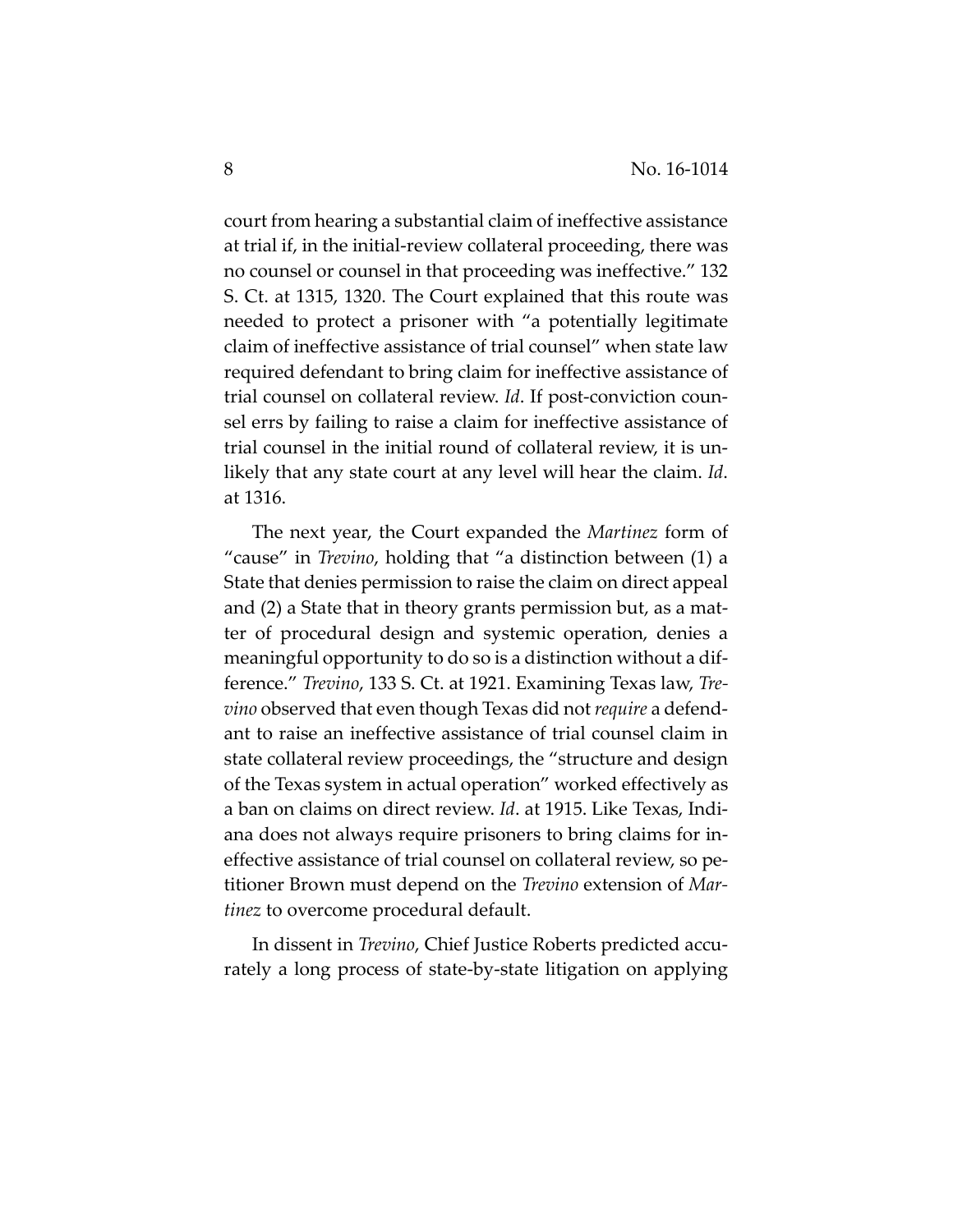$\overline{a}$ 

*Trevino*. *Id*. at 1923 (Roberts, C.J., dissenting). At least eight circuits, including this one, have decided whether *Trevino* applies to specific jurisdictions. This court applied the *Martinez-Trevino* doctrine to federal prisoners who bring motions for post-conviction relief under § 2255.[1](#page-8-0) *Ramirez v. United States*, 799 F.3d 845, 853 (7th Cir. 2015) ("[T]he federal courts have no established procedure … to develop ineffective assistance claims for direct appeal," so "the situation of a federal petitioner is the same as the one the Court described in *Trevino*."); see also *Coleman v. Goodwin*, 833 F.3d 537, 543 (5th Cir. 2016) (*Martinez-Trevino* applies in Louisiana); *Runningeagle v. Ryan*, 825 F.3d 970, 981–82 (9th Cir. 2016) (*Martinez-Trevino* applies in Arizona); *Woolbright v. Crews*, 791 F.3d 628, 636 (6th Cir. 2015) (*Martinez-Trevino* applies in Kentucky); *Fowler v. Joyner*, 753 F.3d 446, 463 (4th Cir. 2014) (North Carolina procedures do "not fall neatly within *Martinez* or *Trevino*" and doctrine applies only in certain circumstances); *Sutton v. Carpenter*, 745 F.3d 787, 795–96 (6th Cir. 2014) (*Martinez-Trevino* applies in Tennessee); *Sasser v. Hobbs*, 735 F.3d 833, 852–53 (8th Cir. 2013) (*Martinez-Trevino* applies to capital defendants in Arkansas).

<span id="page-8-0"></span><sup>1</sup> On two occasions, we have also observed that the *Martinez-Trevino* exception does not apply to the procedures that govern the typical ineffective assistance of trial counsel claim in Wisconsin courts. See *Ramirez v. United States*, 799 F.3d 845, 851 (7th Cir. 2015) ("Wisconsin law treats postconviction relief in an unusual way, insofar as it allows defendants to raise a claim of ineffectiveness of counsel simultaneously with a direct appeal."); *Nash v. Hepp*, 740 F.3d 1075, 1079 (7th Cir. 2014) ("Wisconsin law expressly allows—indeed, in most cases requires—defendants to raise claims of ineffective assistance of trial counsel as part of a consolidated and counseled *direct* appeal, and provides an opportunity to develop an expanded record."). Our analysis here does not alter that analysis of Wisconsin law.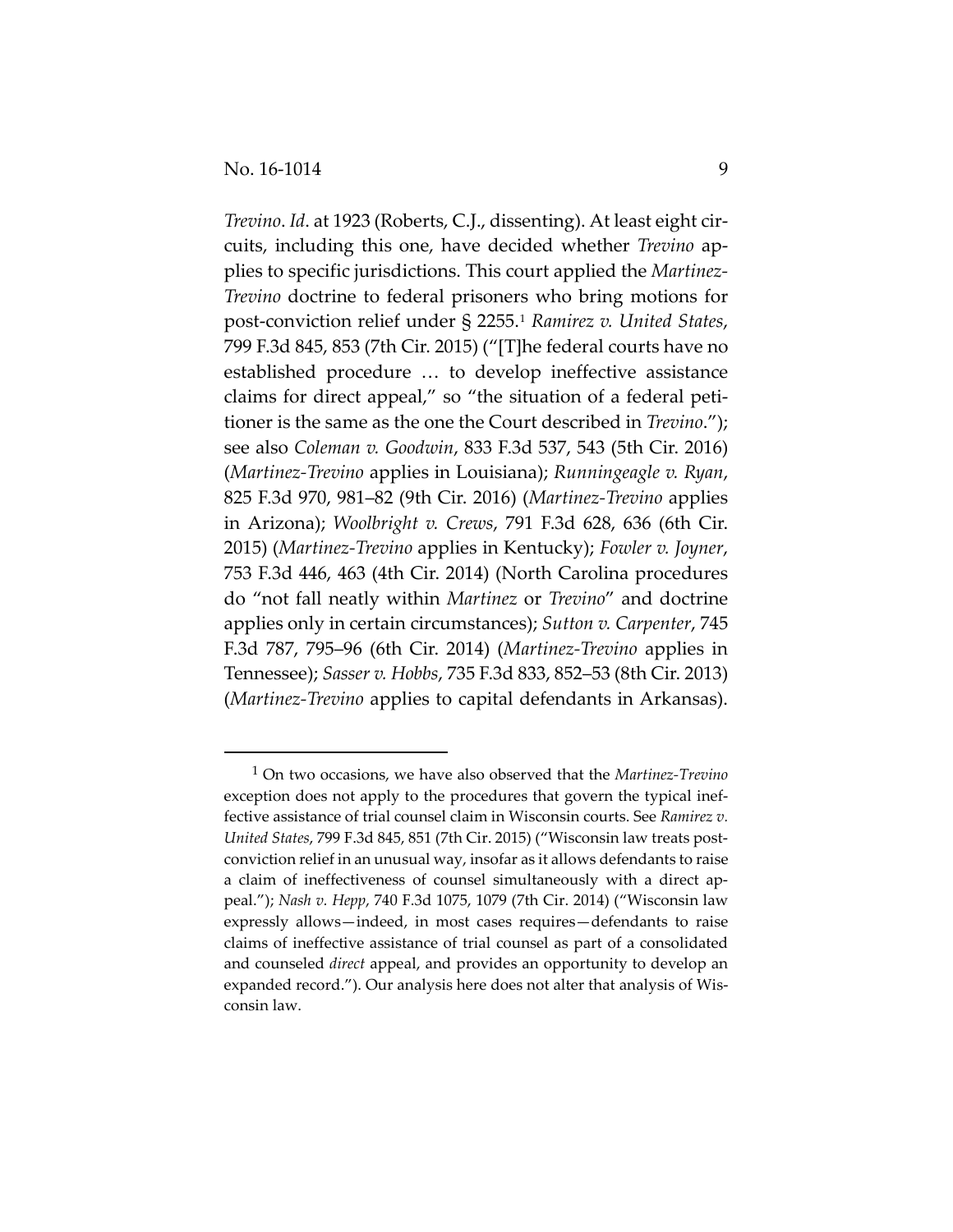Cf. *Lee v. Corsini*, 777 F.3d 46, 61 (1st Cir. 2015) (*Martinez-Trevino* does not apply in Massachusetts); *Fairchild v. Trammell*, 784 F.3d 702, 721 (10th Cir. 2015) (*Martinez-Trevino* does not apply in Oklahoma).

## 2. *Claims for Ineffective Assistance of Trial Counsel in Indiana*

With *Trevino* as our guide, two characteristics of Indiana practice—the "procedural design" and "systemic operation"—convince us that the *Martinez-Trevino* doctrine applies in Indiana. *Trevino*, 133 S. Ct. at 1921. First, while Indiana law does not always require claims for ineffective assistance of trial counsel to be brought on collateral review, the Indiana Supreme Court has adopted rules and doctrines that strongly discourage any other path. Second, in actual practice, the Indiana Supreme Court's discouragement has worked to force almost all such claims to wait for collateral review.

#### a. *Procedural Design*

The Indiana Supreme Court acted to clear up the law governing claims for ineffective assistance of trial counsel in *Woods v. State*, 701 N.E.2d 1208 (Ind. 1998). After considering alternative approaches to procedural default, the court concluded "that the most satisfactory resolution of a variety of competing considerations is that ineffective assistance may be raised on direct appeal, but if it is not, it is available in postconviction proceedings irrespective of the nature of the issues claimed." *Id*. at 1216. A claim for ineffective assistance of counsel is barred on collateral review if it was already raised on direct appeal. *Id*. at 1220. Critical for our purposes, presenting a claim for ineffective assistance is an all-or-nothing proposition in Indiana. A defendant may not present one specific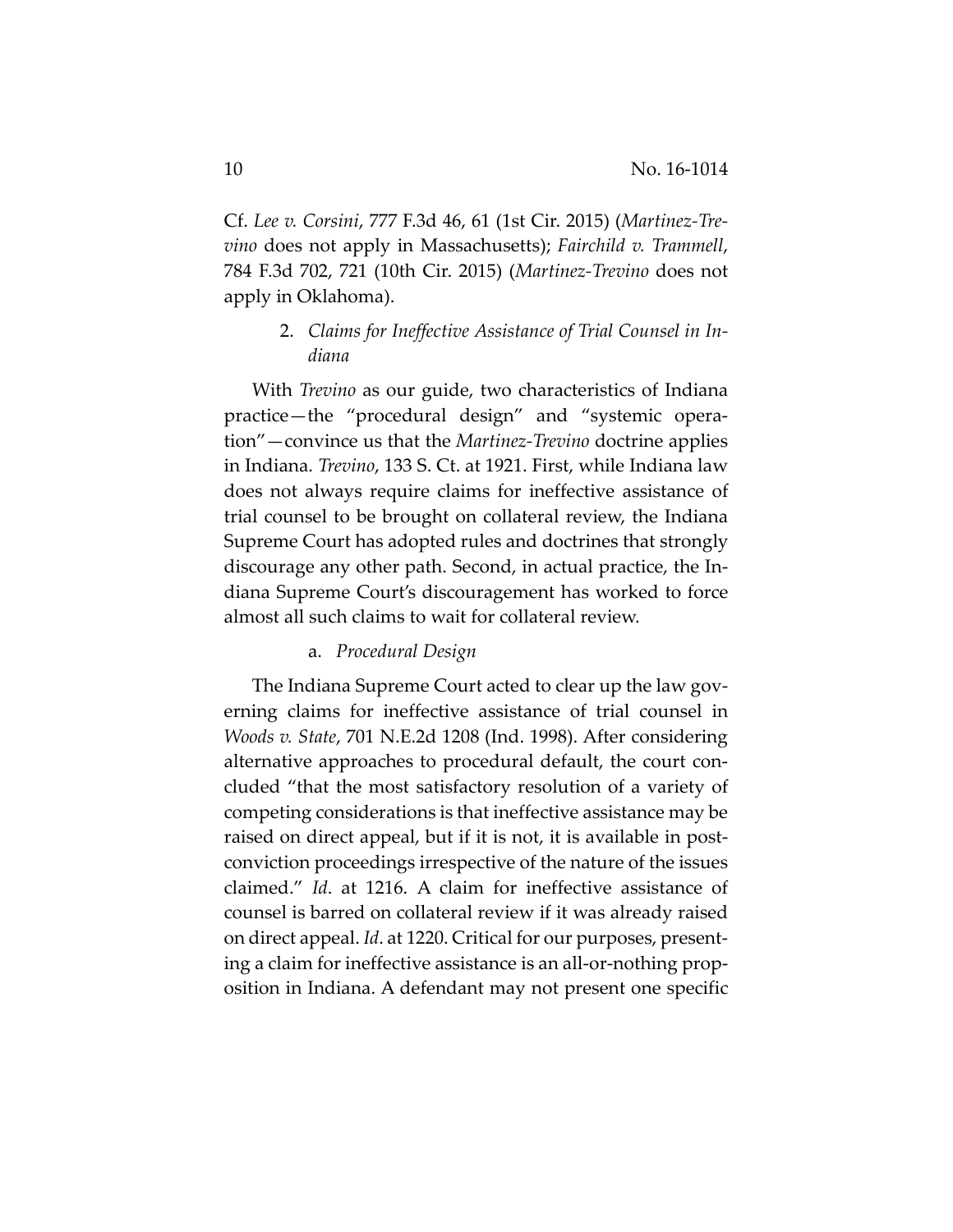ground on direct appeal and wait to present another on collateral review. *Id*.

The court in *Woods* explained that a claim for ineffective assistance of trial counsel will ordinarily require evidence beyond the record of the conviction and so should ordinarily be brought in a collateral post-conviction case where the defendant can offer new evidence. *Id*. at 1216. The complicating factor here—which shifts Indiana from *Martinez* to *Trevino*—is that *Woods* also recognized there may be an "exceptional case in which the defendant prefers to adjudicate a claim of ineffective assistance before direct appeal remedies have been exhausted." *Id*. at 1219–20. Under these rare circumstances, *Woods* explained, a procedure known in Indiana as the *Davis-Hatton* procedure allows a convicted appellant to suspend or terminate his direct appeal to pursue a petition for post-conviction relief. *Id*. at 1219, citing *Davis v. State*, 368 N.E.2d 1149 (Ind. 1977); *Hatton v. State*, 626 N.E.2d 442 (Ind. 1993); see also Ind. R. App. P. 37; *Peaver v. State*, 937 N.E.2d 896, 899 (Ind. App. 2010). The *Davis-Hatton* procedure might be appropriate if the trial record itself supports an indisputable claim of ineffective assistance of trial counsel that will result in the immediate release of a person who is in prison improperly.

If a trial court denies a *Davis-Hatton* petition, an appeal from that post-conviction denial and the original direct appeal will be consolidated but evaluated under separate standards of review. *Peaver*, 937 N.E.2d at 899–900; *Slusher v. State*, 823 N.E.2d 1219, 1222 (Ind. App. 2005); *Dodd v. Knight*, 533 F. Supp. 2d 844, 852 (N.D. Ind. 2008). A defendant who uses the *Davis-Hatton* procedure will be barred from asserting any new claim for ineffective assistance on direct appeal, or in any of the consolidated proceedings or additional post-conviction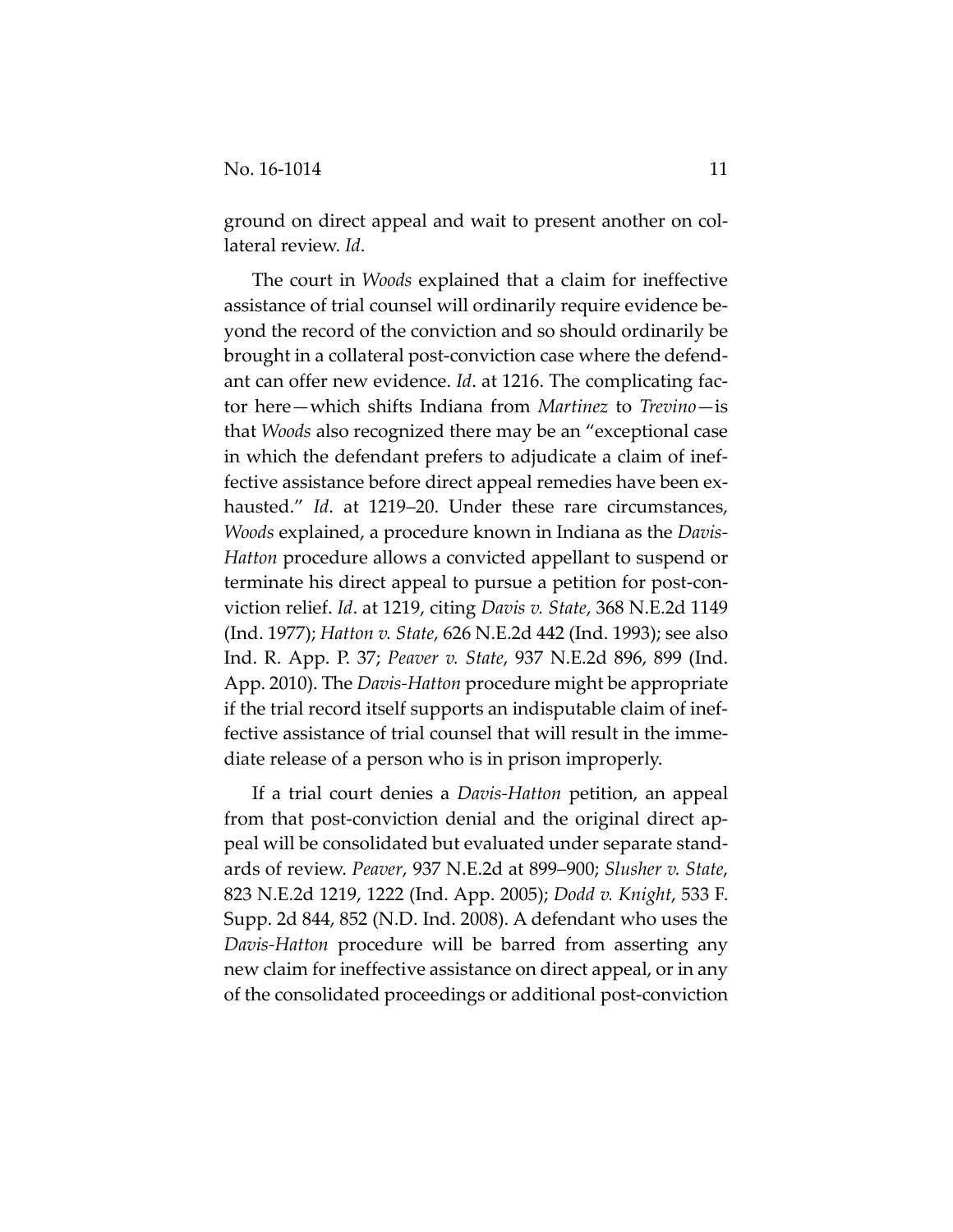proceedings that may follow. *Peaver*, 937 N.E.2d at 899. Most helpful for the issue we face here, the Indiana Supreme Court explained that the *Davis-Hatton* procedure is "not to be used as a routine matter in adjudicating the issue of trial counsel's effectiveness." *Woods*, 701 N.E.2d at 1220.

Like Texas in *Trevino* and Tennessee in *Sutton*, Indiana "*permits* defendants to raise the claims on direct appeal." Compare *Sutton*, 745 F.3d at 791, quoting *Trevino*, 133 S. Ct. at 1918, with *Woods*, 701 N.E.2d at 1216, 1220. Because most claims for ineffective assistance of trial counsel cannot be shown within the four corners of the original trial court record, and because of the presumption of competence that applies in Indiana courts, claims for ineffective assistance of trial counsel brought on direct appeal "almost always fail." *Woods*, 701 N.E.2d at 1216, quoting *United States v. Taglia*, 922 F.2d 413, 417–18 (7th Cir. 1991). *Trevino* made much the same point about the need to present evidence outside the original trial record. 133 S. Ct. at 1918.

Additional aspects of Indiana procedure align with other aspects of *Trevino*. As in our federal cases, a defendant who asserts a claim for ineffective assistance of trial counsel on direct appeal may not relitigate the claim on collateral review. Compare *Ramirez*, 799 F.3d at 853, with *Woods*, 701 N.E.2d at 1220. Like the federal rules we reviewed in *Ramirez*, Indiana's rule is even more restrictive than the Texas procedures in *Trevino*. See *Ramirez*, 799 F.3d at 853. Also, Indiana does not allow counsel on direct appeal from a conviction to use a motion to correct errors to supplement the record to assert a claim for ineffective assistance. Compare *Woods*, 701 N.E.2d at 1216, with *Trevino*, 133 S. Ct. at 1918 (determining that a motion for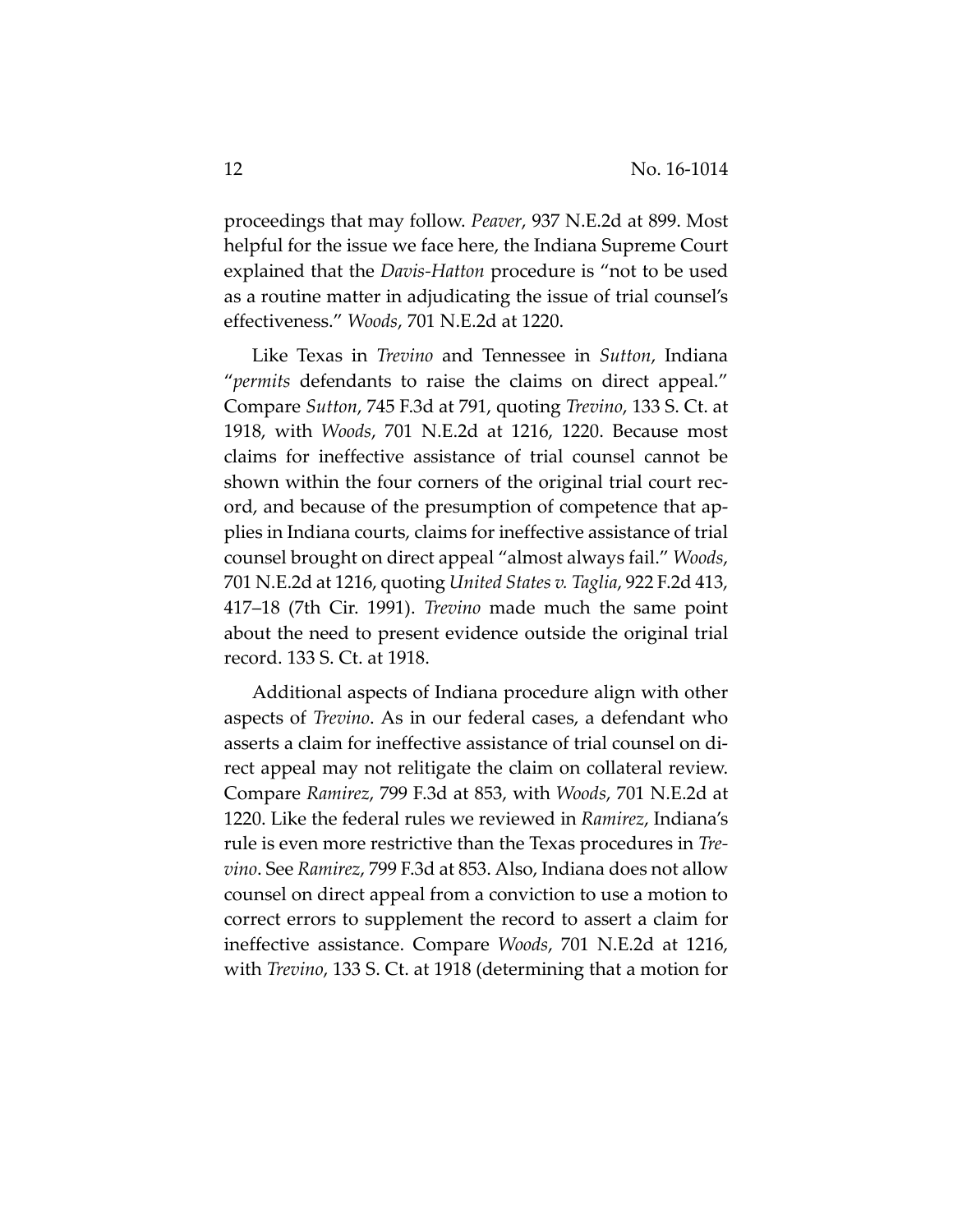new trial is an inadequate vehicle for ineffective assistance of trial counsel claims).

Moreover, because a *Davis-Hatton* petition in Indiana is a collateral attack on a conviction, it does not provide, in the *Trevino* Court's words, "meaningful review" of an ineffective assistance counsel claim on direct review: it simply is not direct review. See *Trevino*, 133 S. Ct. at 1919. Perhaps most important, the *Davis-Hatton* procedure is neither "systematic" nor "typical." It is, in the words of *Trevino*, "special, limited, … [and] rarely used." Compare *Woods*, 701 N.E.2d at 1220, with *Trevino*, 133 S. Ct. at 1919–21. Amicus Indiana Public Defender Council tells us that between 2008 and 2012, its attorneys filed approximately 2000 appeals and only four *Davis-Hatton* petitions.

## b. *Systemic Operation*

Indiana rules work together to make it unlikely that an Indiana defendant will be able to raise adequately on direct appeal a claim for ineffective assistance of trial counsel. The Indiana Supreme Court said as much in *Woods*: "As a practical matter," the confluence of these rules "will likely deter all but the most confident appellants from asserting any claim of ineffectiveness on direct appeal." 701 N.E.2d at 1220. As in *Trevino* itself, "special, rarely used procedural possibilities" like the *Davis-Hatton* procedure cannot overcome the Indiana courts' directives that the preferred forum for ineffective assistance of trial counsel claims is post-conviction review. See *Trevino*, 133 S. Ct. at 1920.

The Indiana courts, like the Texas courts in *Trevino*, routinely direct defendants to bring claims for ineffective assistance of trial counsel on collateral review and warn against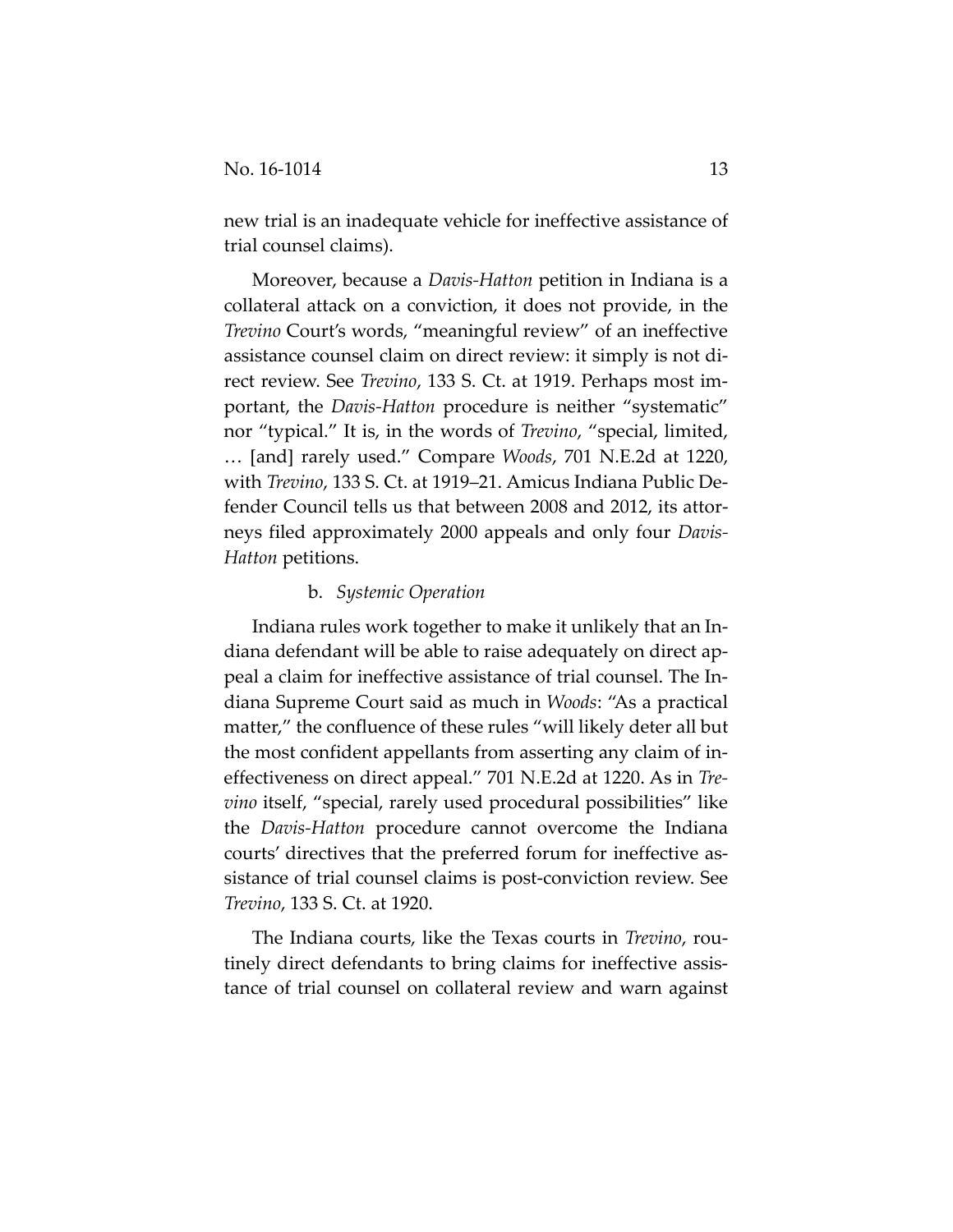bringing them on direct review. Compare *Woods*, 701 N.E.2d at 1219–20 ("[A] postconviction hearing is normally the preferred forum to adjudicate an ineffectiveness claim."), with *Trevino*, 133 S. Ct. at 1919–20. The Indiana Supreme Court not only has reinforced the preference for collateral review but has gone so far as to decline addressing a defendant's claim for ineffectiveness of trial counsel actually presented on direct appeal, believing it "preferable for the defendant to adjudicate his claim … in a post-conviction relief proceeding." *McIntire v. State*, 717 N.E.2d 96, 102 (Ind. 1999); see also *Landis v. State*, 749 N.E.2d 1130, 1132 (Ind. 2001).

The Indiana Court of Appeals has followed suit, routinely issuing non-precedential decisions that echo the lesson of *Woods*, especially when denying relief on direct appeal. E.g., *Crockett v. State*, 13 N.E.3d 556, 2014 WL 2202763, at \*4 (Ind. App. 2014) ("[I]t is well-settled that a post-conviction proceeding is generally the preferred forum," even if "a criminal defendant … is at liberty to elect whether to present this claim on direct appeal or in post-conviction proceedings"); see also *Johnson v. State*, 46 N.E.3d 499, 2016 WL 327985, at \*2 (Ind. App. 2016); *Merriman v. State*, 40 N.E.3d 1280, 2015 WL 5703912, at \*5 n.3 (Ind. App. 2015); *Beals v. State*, 37 N.E.3d 977, 2015 WL 4105047, at \*10 (Ind. App. 2015); *Anderson v. State*, 16 N.E.3d 488, 2014 WL 3511699, at \*5 (Ind. App. 2014); *Wine v. State*, 9 N.E.3d 771, 2014 WL 1266285, at \*3 (Ind. App. 2014); *Reed v. State*, 985 N.E.2d 1151, 2013 WL 1701879, at \*3 (Ind. App. 2013).

Like the Texas bar in *Trevino*, the Indiana criminal defense bar "has taken this strong judicial advice seriously." See *Trevino*, 133 S. Ct. at 1920. In its annual training, amicus Indiana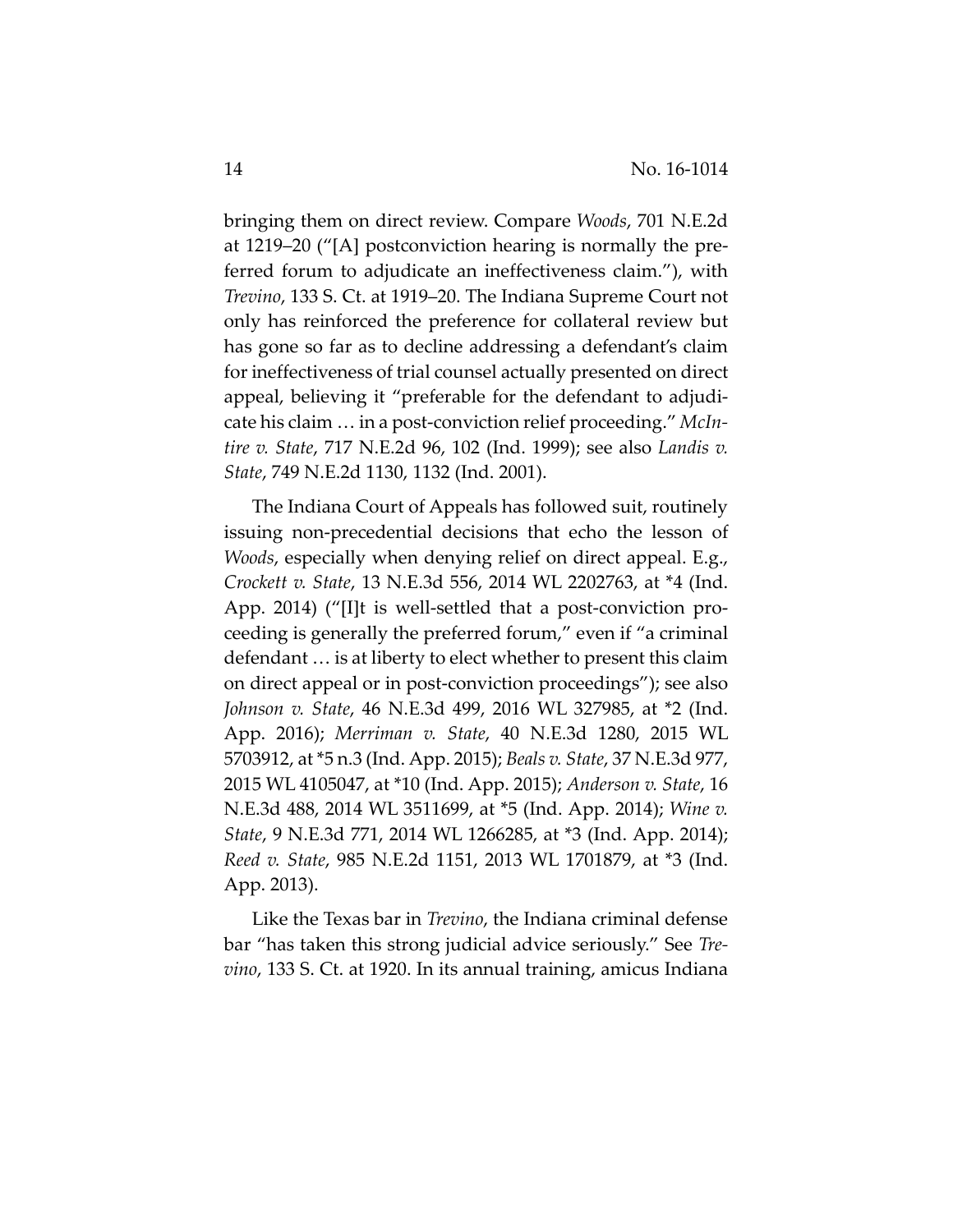Public Defender Council "consistently advises against appellate counsel presenting ineffective assistance claims on direct appeal." When a public defender handling a direct appeal asked the Council if she should raise a claim for ineffective assistance of trial counsel in the direct appeal, the responses were best summarized by one that began, "NOOOOOO!!!" Amicus Br. of Ind. Pub. Def. at 21a.

For these reasons, in the language of *Trevino*, "as a matter of its structure, design, and operation," the Indiana procedural system "does not offer most defendants a meaningful opportunity to present a claim of ineffective assistance of trial counsel on direct appeal." *Trevino*, 133 S. Ct. at 1921. The *Martinez-Trevino* form of cause to excuse procedural default is available to Indiana defendants who seek federal habeas relief.[2](#page-14-0)

## B. *Cause Under Martinez*

In a state like Indiana where the *Martinez-Trevino* doctrine can apply, procedural default in the state courts will not bar federal habeas review when a petitioner can demonstrate cause for the default. See *Trevino*, 133 S. Ct. at 1918; *Martinez*, 132 S. Ct. at 1318; *Coleman*, 501 U.S. at 747–48. To demonstrate cause under *Martinez-Trevino*, the petitioner must show deficient performance by counsel on collateral review as required under the first prong of the *Strickland* analysis. *Martinez*, 132 S. Ct. at 1318; see *Strickland v. Washington*, 466 U.S. 668, 687 (1984). Actual resulting prejudice can be established with a substantial claim of ineffective assistance of trial counsel that

<span id="page-14-0"></span> <sup>2</sup> On this issue, we respectfully disagree with both the district court here and the Northern District of Indiana in *Brown v. Superintendent*, 996 F. Supp. 2d 704, 716–17 (N.D. Ind. 2014).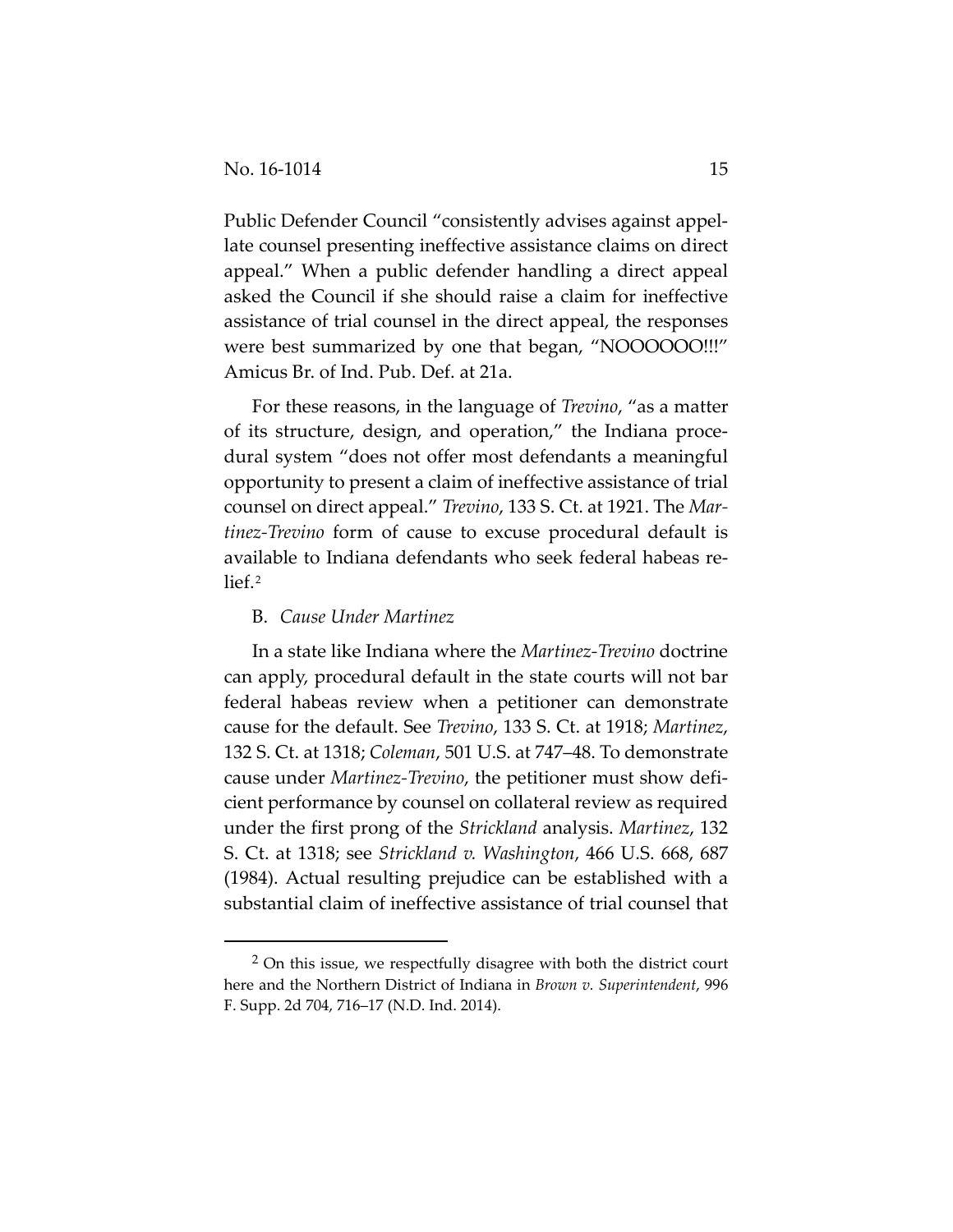would otherwise have been deemed defaulted. See *Detrich v. Ryan*, 740 F.3d 1237, 1245–46 (9th Cir. 2013) (observing that this reading is required to square the requirement with the structure of *Martinez*). Accordingly, to avoid procedural default, petitioner Brown must demonstrate that his collateral review counsel was deficient and must make a substantial claim of ineffective assistance of trial counsel. See *Trevino*, 133 S. Ct. at 1918, citing *Martinez*, 132 S. Ct. at 1318–19, 1320–21. Petitioner Brown has made a strong enough showing of each element to call for an evidentiary hearing in the district court.

## 1. *Ineffective Assistance of Post-Conviction Relief Counsel*

Brown claims that his lawyer in his post-conviction case was deficient because she did not raise a claim that his trial counsel was ineffective for failing to request a limiting instruction. To demonstrate that counsel's performance was deficient, the petitioner "must show that counsel's representation fell below an objective standard of reasonableness." *Strickland*, 466 U.S. at 688. Judicial review of counsel's performance is "highly deferential," with "every effort … made to eliminate the distorting effects of hindsight." *Id*. at 689.

The State has not directly addressed whether Brown's collateral review lawyer was ineffective. On this record, and without having heard yet from the post-conviction attorney, we find that petitioner Brown has offered evidence that his post-conviction counsel's representation fell below an objective standard of reasonableness so that he is entitled to an evidentiary hearing on the issue.

The amended complaint on collateral review made a single allegation of error: trial counsel had been ineffective "for failing to move for a severance of his trial from Petitioner's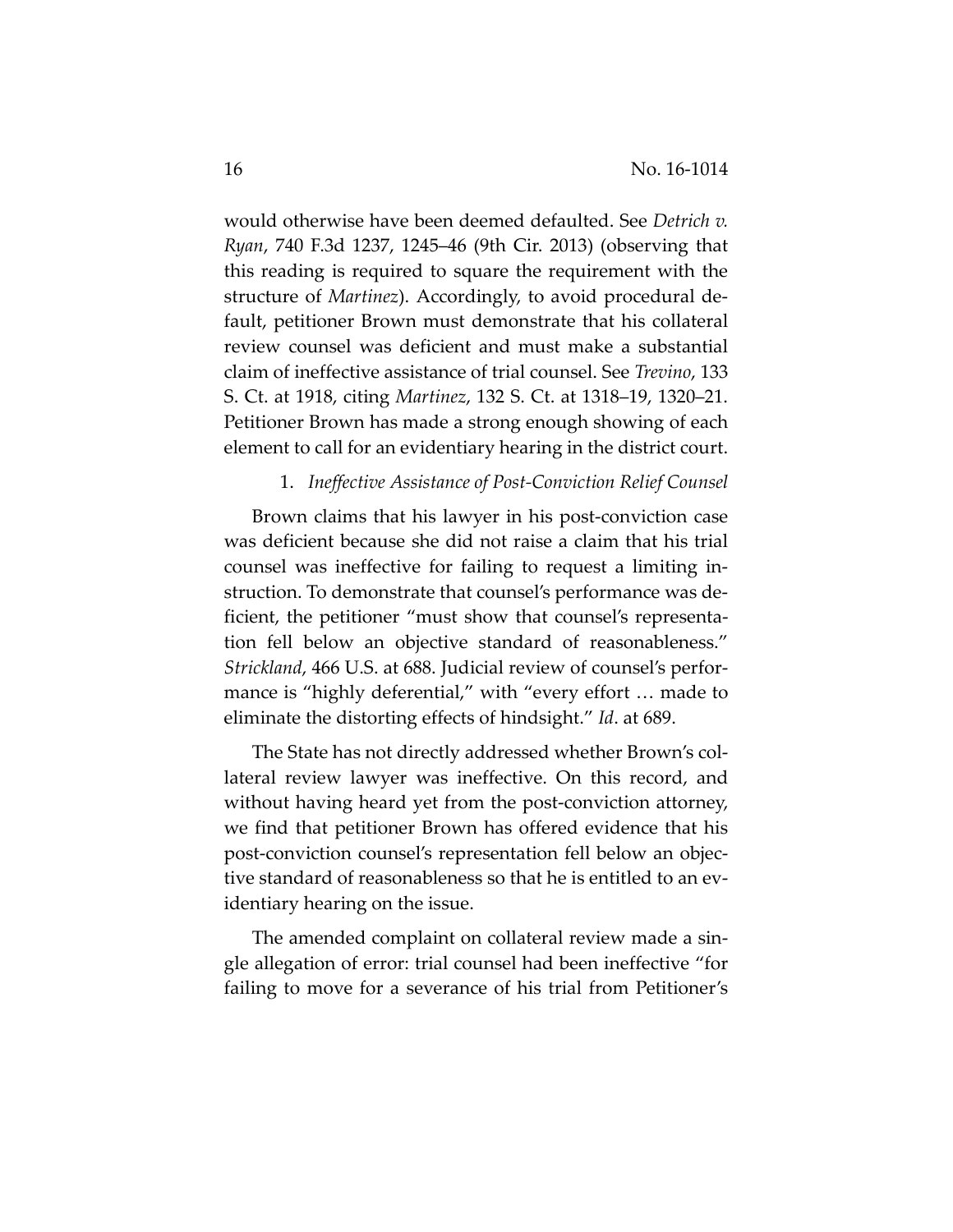codefendant" as a remedy for a *Bruton* violation. The problem with this claim, as the post-conviction courts held, was that on his direct appeal Brown had already argued the joint trial produced a *Bruton* violation. The state courts rejected that claim, squarely and definitively. Even if we account for the benefits of hindsight, a new claim built on the assumption of a *Bruton* violation would seem to have had little or no chance of success.

We recognize that the vast majority of claims for post-conviction relief are without merit, so an attorney's failure to prevail, or even pursuit of an unpromising claim, does not show ineffective assistance. Also, the Supreme Court's fundamental point in *Strickland* about avoiding the distorting effects of hindsight applies as much in the post-conviction process as in any other. See *Strickland*, 466 U.S. at 689. A post-conviction attorney can and should use professional judgment in selecting which claims and issues to raise, just as we expect from attorneys in direct appeals. See *Morris v. Bartow*, 832 F.3d 705, 709– 11 (7th Cir. 2016) (finding counsel's performance competent despite mixed record indicating possible coerced plea); *Vinyard v. United States*, 804 F.3d 1218, 1225–27 (7th Cir. 2015) (*Strickland* not applied unreasonably; counsel advised client not to challenge guilty plea); *Makiel v. Butler*, 782 F.3d 882, 898–902 (7th Cir. 2015) (*Strickland* not applied unreasonably; counsel selected issues for appeal and did not include an additional obvious claim).

For purposes of applying *Martinez* and *Trevino*, the approach we take to claims of ineffective assistance of counsel on direct appeal provides the best available guide. Pursuit of unsuccessful arguments and claims does not show ineffective assistance of counsel. But we may compare the claims actually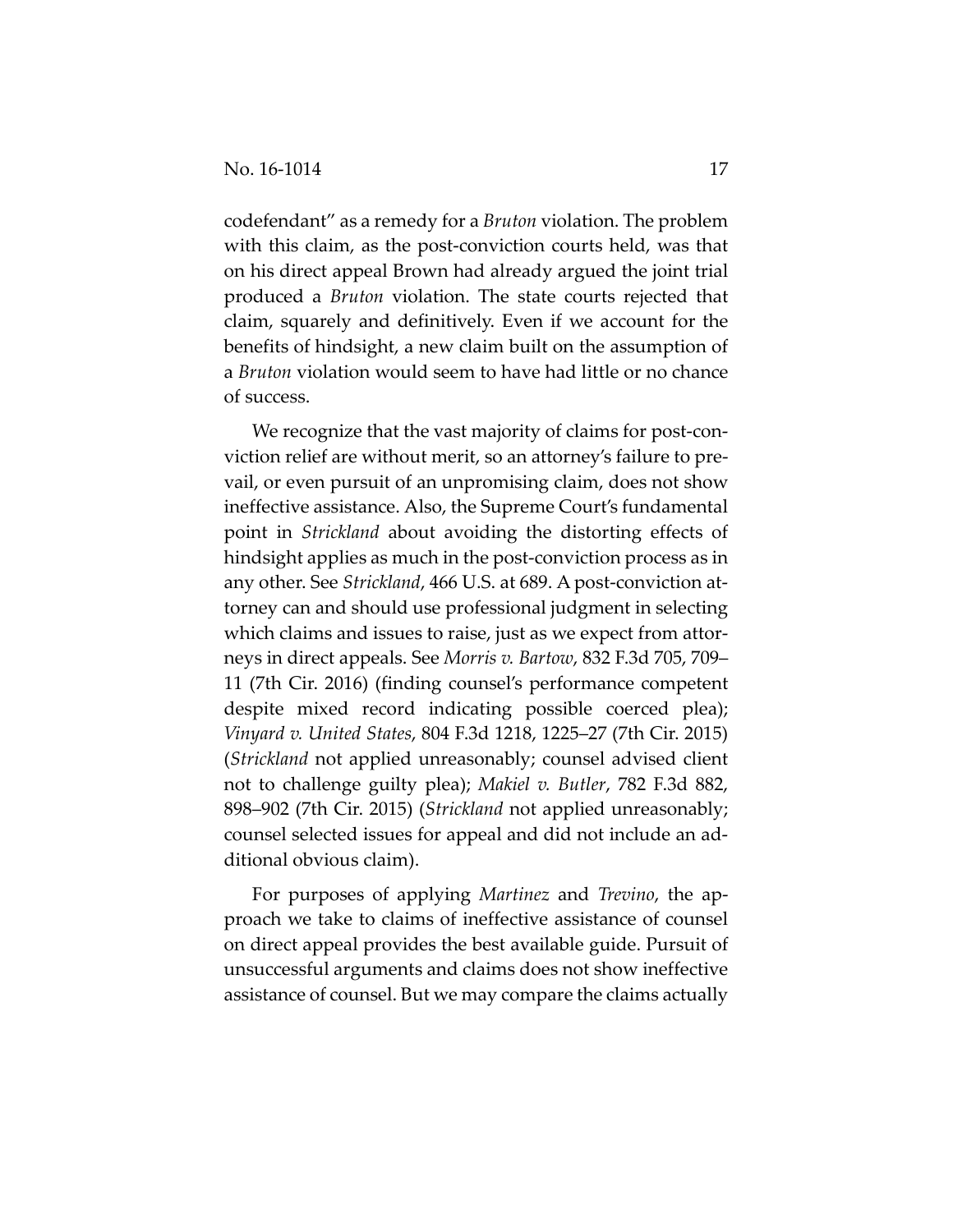presented to those that might have been presented. Where counsel chose to pursue just one issue that was a virtually certain loser, as in *Shaw v. Wilson*, a petitioner may show deficient performance by showing that a much stronger claim or argument was available. 721 F.3d 908, 915 (7th Cir. 2013); see also *Vinyard*, 804 F.3d at 1228; *Makiel*, 782 F.3d at 898–99.

Even without relying on the benefits of hindsight, petitioner Brown makes a strong argument here that the one claim counsel pursued in the post-conviction petition was doomed from the beginning. The claim that counsel was ineffective by failing to move to sever Brown's trial from Love's appears to have been built on the assumption that the joint trial resulted in a *Bruton* violation. The state courts had already rejected that premise on direct appeal.

Petitioner argues that a viable ineffective assistance of trial counsel claim could have been premised on failure to seek a limiting instruction as to the hearsay Morris offered when testifying to his conversation with Love. See Ind. R. Evid. 801(c) (defining hearsay), 802 (making hearsay inadmissible), and 105 (providing a limiting instruction when evidence is presented that is "admissible against a party or for a purpose but not against another party or for another purpose"). In contrast, the claim post-conviction review counsel presented instead was barred by *res judicata*. We do not mean to imply that we have reached a conclusion on the ultimate question of counsel's performance. As noted, no court has heard testimony from Brown's post-conviction counsel about the selection of issues and other factors that may affect the performance issue under *Strickland*. By showing that another, much stronger claim was available, however, petitioner has shown he is entitled to an evidentiary hearing on that issue.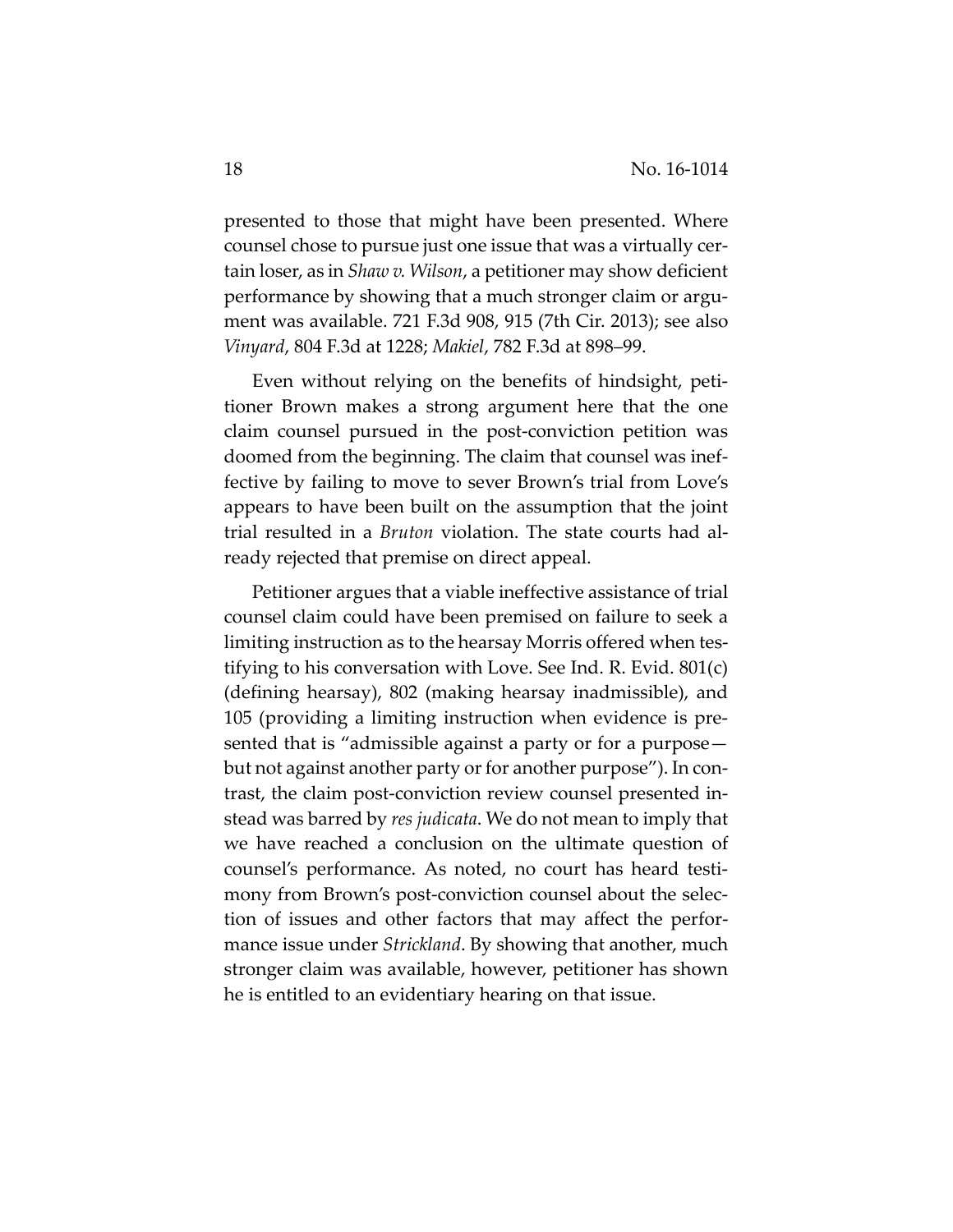## 2. *Substantial Underlying Claim for Ineffective Assistance of Trial Counsel*

*Martinez* also requires a petitioner to show "that the underlying ineffective-assistance-of-trial-counsel claim is a substantial one, which is to say that the prisoner must demonstrate that the claim has some merit." *Martinez*, 132 S. Ct. at 1318–19. *Martinez* offered little guidance as to what is a "substantial" claim for these purposes. It provided only a "cf." citation to *Miller-El v. Cockrell*, 537 U.S. 322 (2003), describing the standards for certificates of appealability. 132 S. Ct. at 1319. *Miller-El* held that a certificate of appealability should be granted when a substantial showing can be made "by demonstrating that jurists of reason could disagree with the district court's resolution … or that jurists could conclude the issues presented are adequate to deserve encouragement to proceed further." *Miller-El*, 537 U.S. at 327. "This threshold inquiry does not require full consideration." *Id*. at 336.

The *Martinez* dissent predicted the problem we face here: "to establish cause a prisoner must demonstrate that the ineffective-assistance-of-trial-counsel claim is 'substantial,' which apparently means the claim has at least some merit. … The Court does not explain where this substantiality standard comes from." *Martinez*, 132 S. Ct. at 1322 n.2 (Scalia, J., dissenting). Appellate opinions applying *Martinez* and *Trevino* thus far offer limited further guidance. See *Ramirez*, 799 F.3d at 854–56 (concluding that there was "some merit" to Ramirez's argument without delving further into the standard). See also *Runningeagle*, 825 F.3d at 983 (deciding case on other grounds); *Sexton v. Cozner*, 679 F.3d 1150, 1161 (9th Cir. 2012) (same); *Flores v. Stephens*, 794 F.3d 494, 505 (5th Cir. 2015)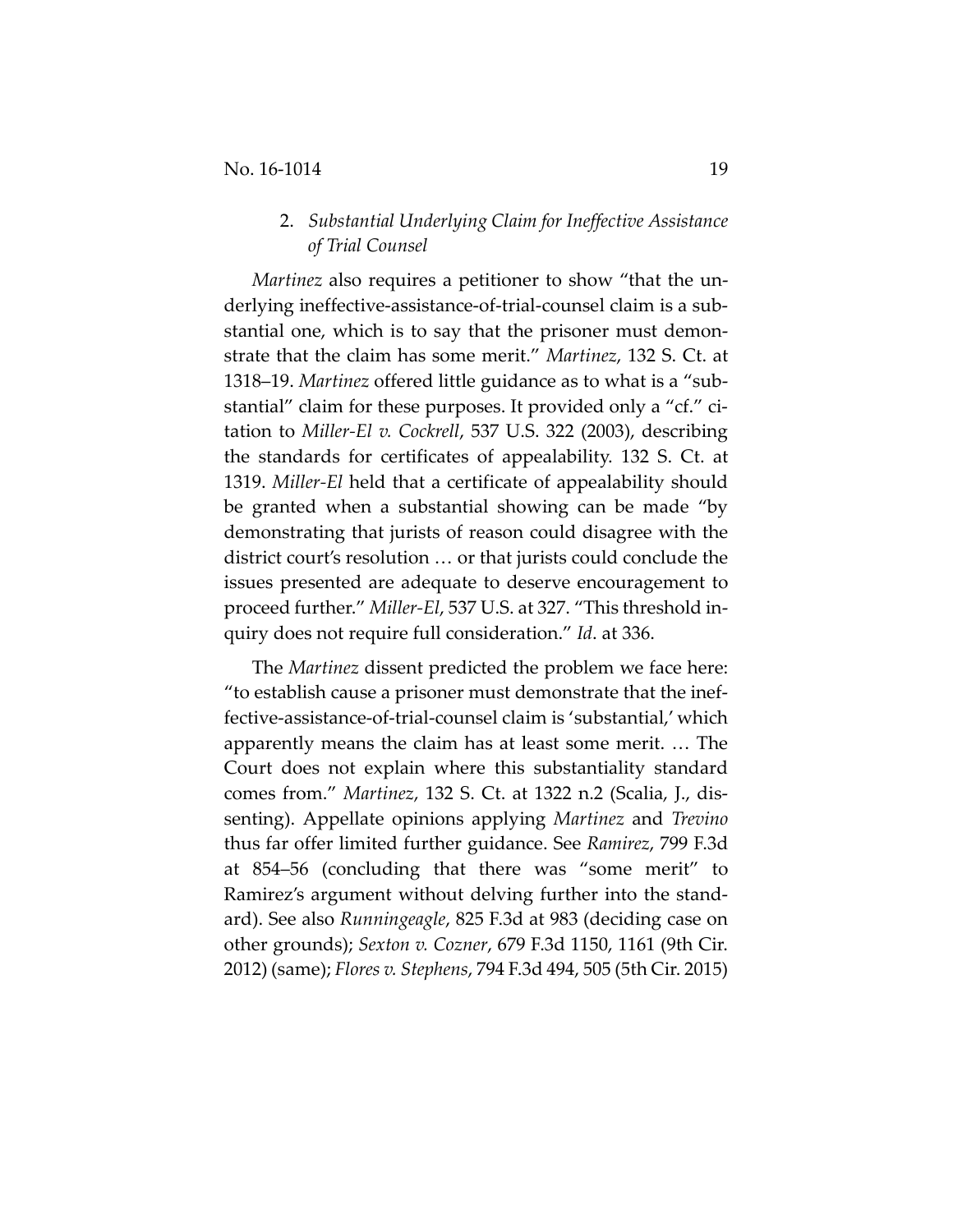(concluding "that reasonable jurists would not debate the district court's decision … because the claims are not 'substantial' within the meaning of *Martinez*"); *Cox v. Horn*, 757 F.3d 113, 119 (3d Cir. 2014) (applying standard for certificate of appealability); *Detrich*, 740 F.3d at 1245 (citing *Miller-El* standard); *Cook v. Ryan*, 688 F.3d 598, 610 n.13 (9th Cir. 2012) (observing that *Martinez* used *Miller-El* as "generally analogous support").

In this case, petitioner argues that by granting a certificate of appealability, we have already determined that his defaulted ineffective assistance of trial counsel claim is substantial under *Martinez*. The State simply repeats that a "substantial claim is one that has 'some merit,'" then argues that petitioner cannot satisfy cause and prejudice under *Strickland*. We conduct a separate and deeper review of the record, beyond our grant of a certificate of appealability, and find a substantial ineffective assistance of trial counsel claim under *Martinez*.

We are guided by *Strickland*'s two-prong approach to claims of ineffective assistance of counsel. Brown must address whether his trial counsel's performance was deficient, falling below an objective standard of reasonableness. He must also address whether the ineffective assistance caused actual prejudice. *Strickland*, 466 U.S. at 687–88, 691–92. Substantiality is a threshold inquiry; full consideration of the merits is not required. *Miller-El*, 537 U.S. at 336.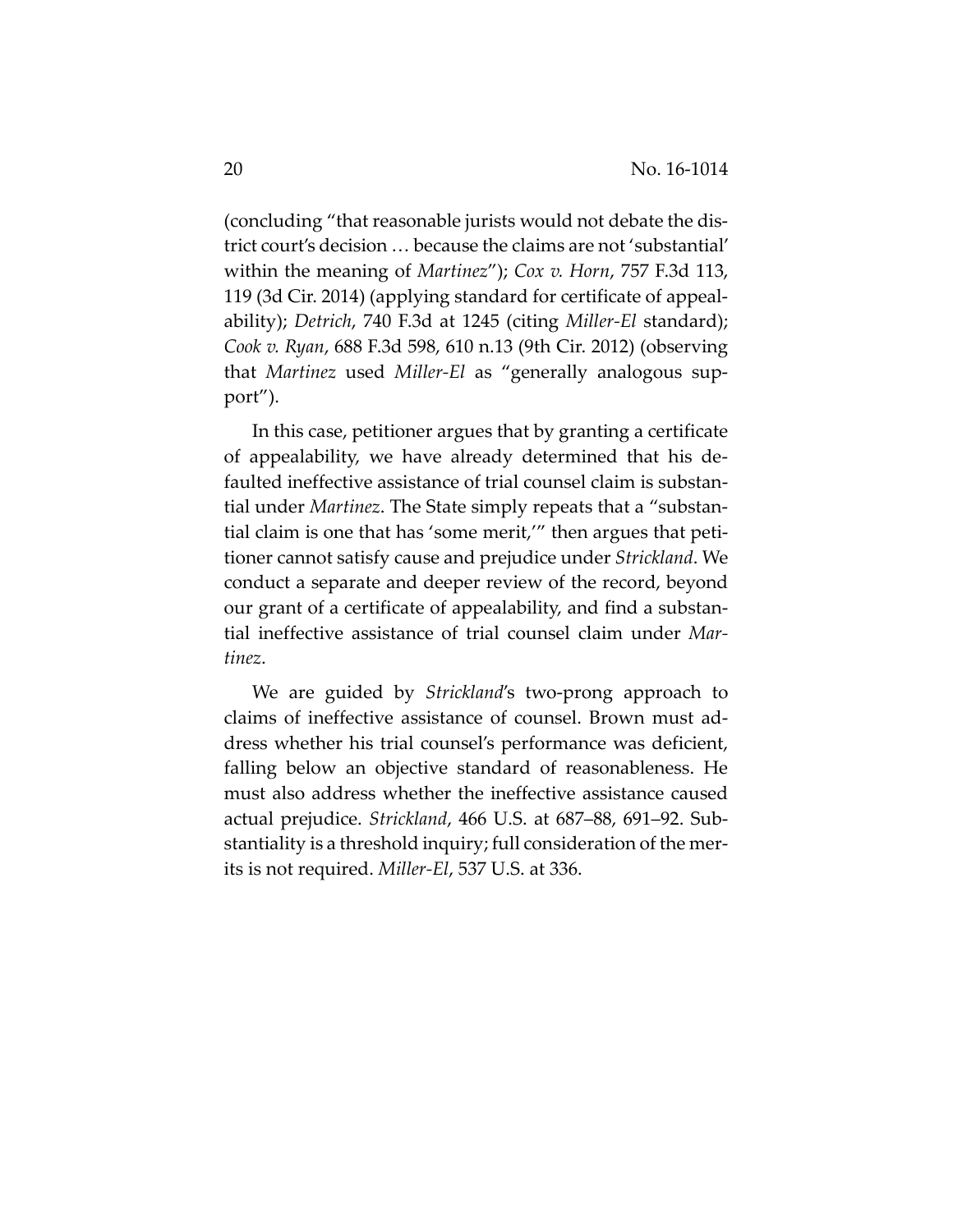## a. *Substantial Showing of Trial Counsel's Deficient Performance*

At trial, the State relied heavily on the testimony of Mario Morris to place both Love and Brown at the scene of the murder. Morris testified to separate conversations he had in the Elkhart County Jail, one with Love and others with Brown. Without his testimony, only circumstantial evidence and one other reluctant witness implicated Brown.

Morris first testified to a conversation he had in Elkhart County Jail with Love. Like many of the witnesses called by the State, Morris suffered from credibility issues. He claimed that over a card game in jail, Love admitted he was involved in the murder of Wenger. According to Morris, Love told him that he had left a woman's apartment at the Middlebury Apartments to sell a "gang pack" (something that appears to be crack cocaine but is not) to a "white guy, Mr. Wenger." Love then told Morris he got in the back seat of a truck with Wenger in the driver's seat, and drove around a few blocks. Once Wenger figured out the drugs were fake, an argument ensued. Both men got out of the truck. Love then shot Wenger with a nine-millimeter handgun. Afterwards, he got back into the truck and pulled off to park behind some houses. Love came back later to wipe down any fingerprints he might have left on the truck.

Immediately after describing Love's tale for the jury, Morris testified that he had a separate conversation with Brown, also in the jail, who Morris said told a story very similar to Love's. Morris testified that Brown told him that he left a woman's apartment at the Middlebury Apartments on the night of the murder. He was going to try to sell some fake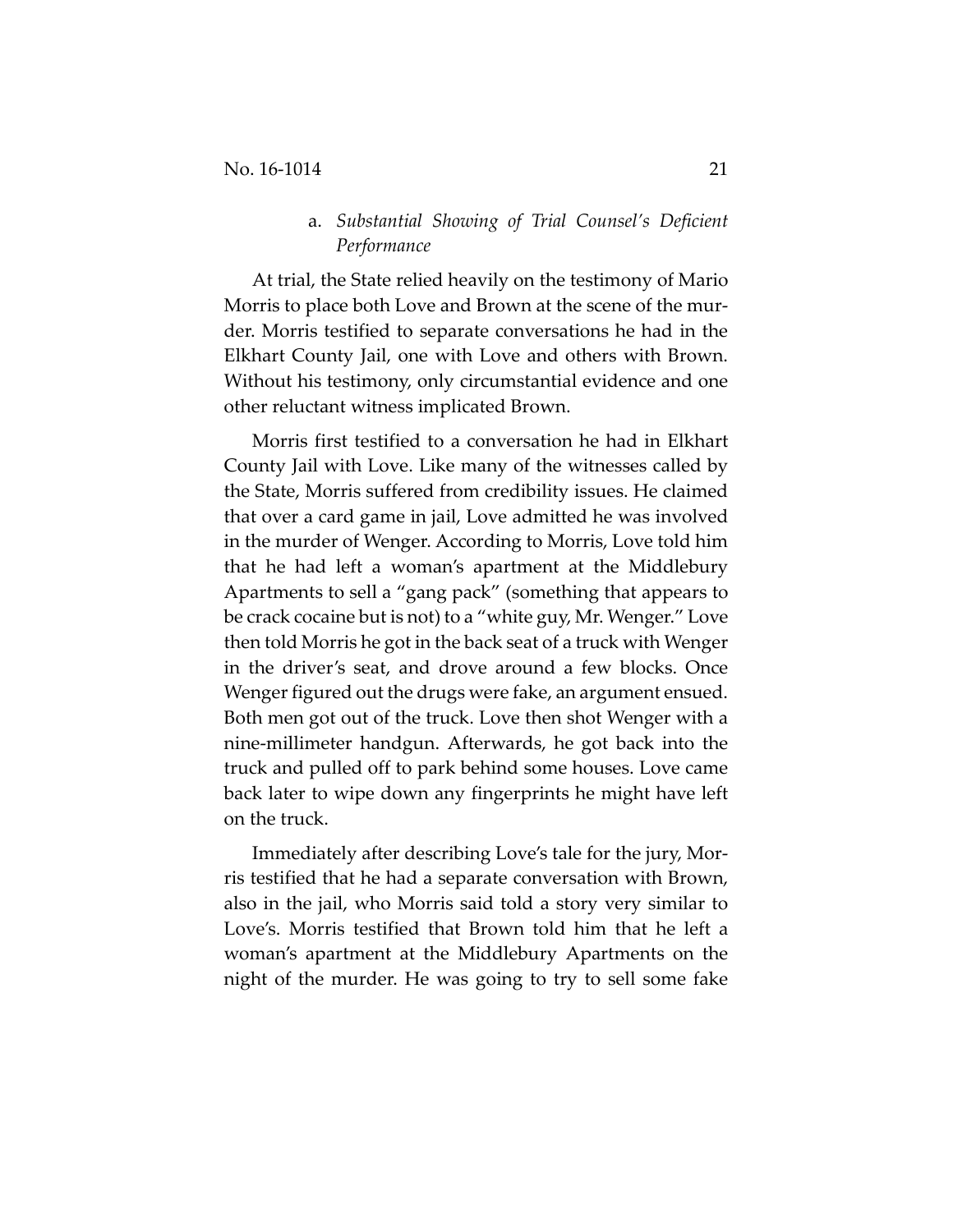drugs. Morris was asked by the prosecutor, "And did *they* actually try to sell him those gang packs?" (emphasis added). Morris responded, "Yes, sir."

Then, Morris testified, Brown told him that he had gotten out of the truck and hit Wenger on the head with his .45 caliber handgun. The blow caused the gun to fire. Brown then got in the truck and drove to an alley behind some houses. During deliberations, the jury requested to review Morris's testimony. It was read back to them in the courtroom.

Morris's testimony as to his conversation with Love, although admissible against Love, was inadmissible hearsay as offered against Brown. As petitioner's brief emphasizes, "like perhaps all jurisdictions, Indiana courts assume that jurors follow their instructions." If Brown's trial attorney had requested the limiting instruction to which Brown was probably entitled, it would have left the prosecution to rely on the arguably weak remainder of its case against Brown.

We are not convinced, on the limited record before us, that the decision not to seek a limiting instruction was objectively reasonable. Without the testimony of Morris's conversation with Love, which mirrored so closely the testimony of Morris's conversation with Brown, none of the evidence presented by the prosecution puts Brown at the murder scene with Love.

## b. *Substantial Showing of Prejudice*

The additional evidence against Brown was not so strong that his claim of actual prejudice is not substantial for purposes of *Martinez* and *Trevino*. The State relies primarily on the testimony of Kendrick Lipkins, who at trial was treated as a witness hostile to the prosecution. He responded only reluc-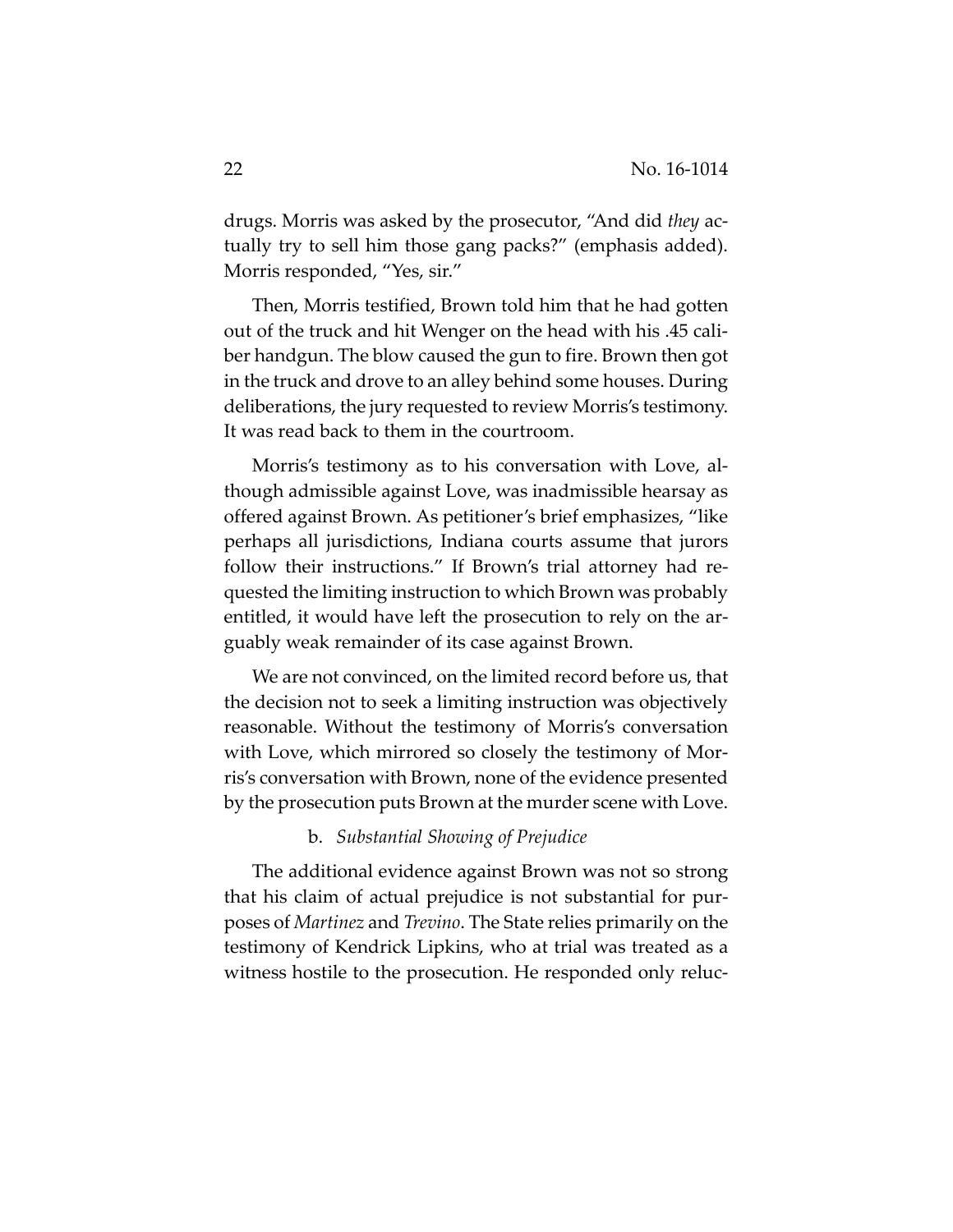tantly with a single word, "Correct," to a leading question regarding an overheard confession by Brown. Lipkins also testified that he had a separate conversation in a car with Love, in Brown's presence, about the disposal of a .45 caliber handgun. But Lipkins, like most of the State's witnesses, had serious credibility issues. He admitted to being interested in a reward offered for information on the case, and he was willing to cooperate with police in order to keep his brother, T.J. Lipkins, out of jail.

The remaining evidence against Brown was circumstantial and not conclusive. A witness testified that a few weeks before the shooting she saw Brown with what she thought was a gun. Another witness testified that she saw both Love and Brown around 10:30 p.m. the night of the shooting. That was over three hours before Wenger was found, and she had a difficult time identifying Brown. A man testified that he saw two boys walking by Wenger's truck the morning after the shooting, but he could neither identify Brown nor say what the two boys were doing. Two witnesses testified that Brown was trying to sell a nine-millimeter handgun in the weeks following the shooting. One of those witnesses testified that when Brown was asked whether he murdered someone with the gun, he laughed. Although at least sixteen fingerprints were pulled from the truck, they were all Wenger's. No guns were recovered, but one .45 casing and one nine-millimeter casing were found at the crime scene. Bullet fragments found in Wenger's body were from a single nine-millimeter bullet. The evidence was legally sufficient to permit a jury to convict Brown, but Brown has made a substantial claim of deficient trial counsel and resulting prejudice. His claim for ineffective assistance of trial counsel is not "wholly without factual support," or lacking in all legal merit. *Martinez*, 132 S. Ct. at 1319.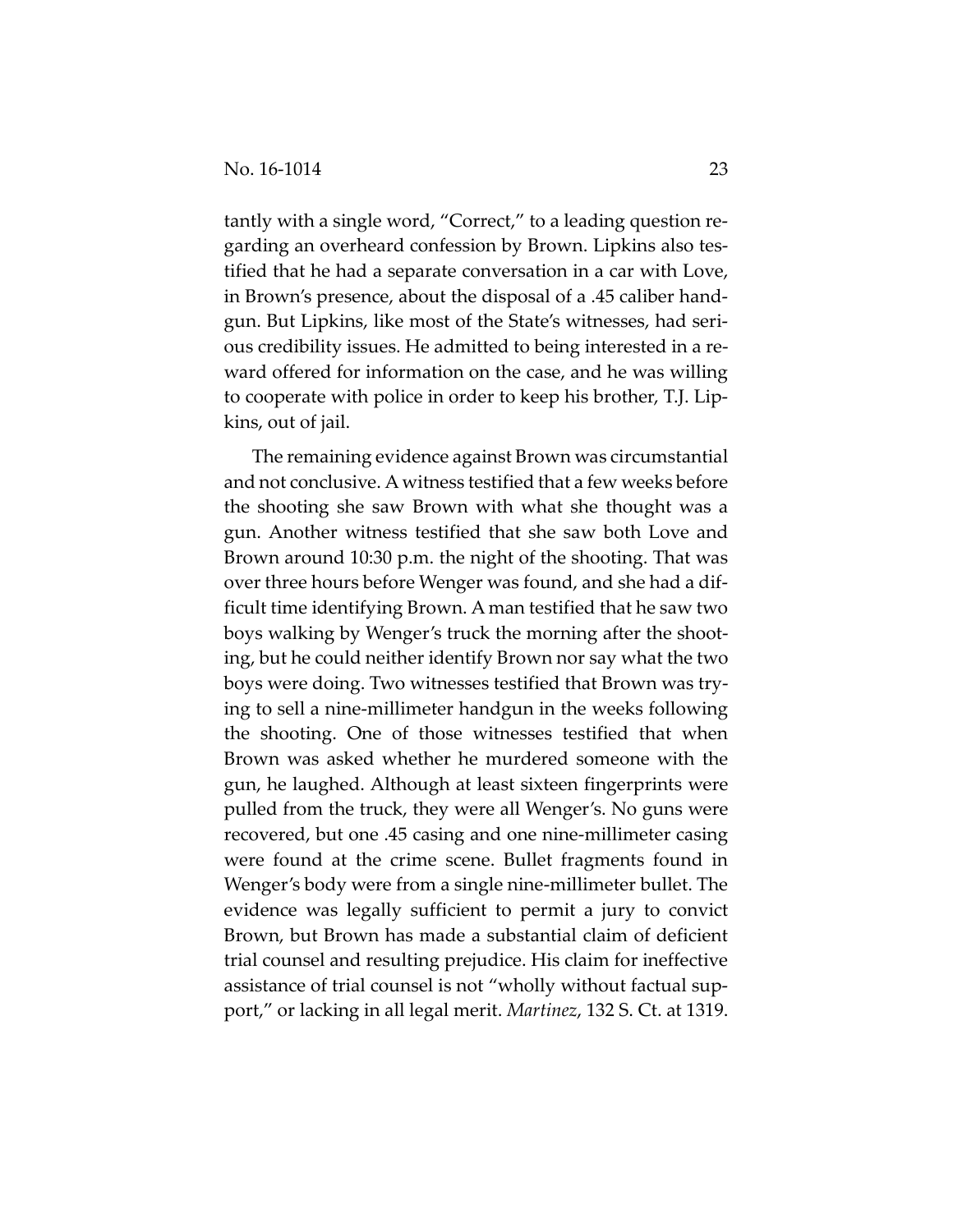If Brown's theory is proven at an evidentiary hearing, he will have made a successful ineffective assistance of trial counsel claim. On the record before us, reasonable jurists "could disagree … or … conclude the issues presented" in petitioner's brief and borne out in the trial transcript "are adequate to deserve encouragement to proceed further." *Miller-El*, 537 U.S. at 327. Brown has presented a substantial claim of ineffective assistance of trial counsel, sufficient to avoid the procedural default because he has demonstrated that the claim has some merit. See *Martinez*, 132 S. Ct. at 1318–19.

\* \* \*

In sum, the *Martinez-Trevino* doctrine applies to Indiana procedures governing ineffective assistance of trial counsel claims. Petitioner Brown has presented evidence of ineffective post-conviction counsel and made a substantial claim of ineffective assistance of trial counsel. Accordingly, we REVERSE the district court's dismissal of Brown's petition and REMAND to the district court for an evidentiary hearing on the issue of ineffective assistance of post-conviction counsel. If the district court finds deficient performance by post-conviction counsel, Brown's default will be excused, and he will be entitled to an evidentiary hearing on the merits in the district court for the underlying claim of ineffective assistance of trial counsel for failure to request a limiting instruction.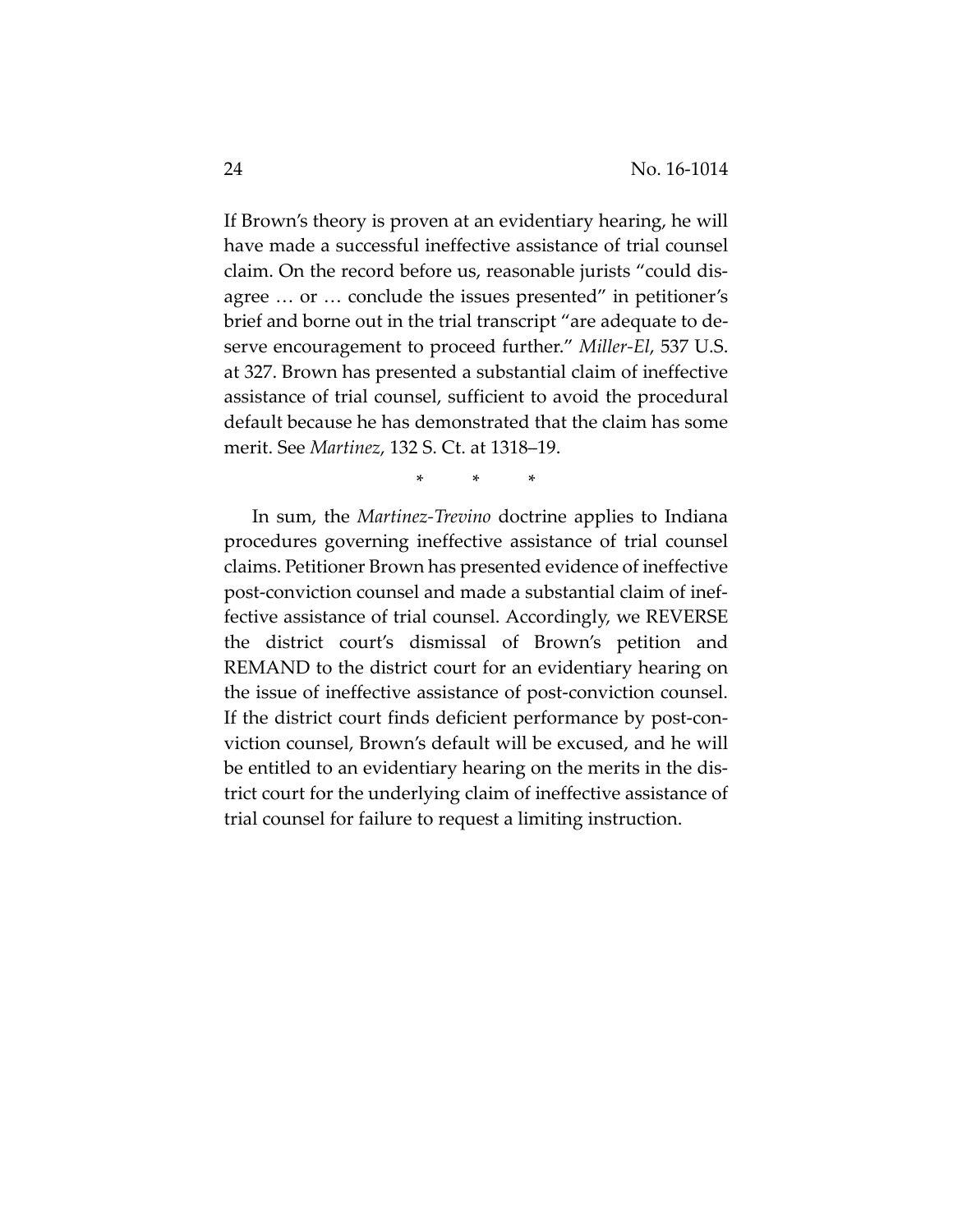SYKES, *Circuit Judge*, dissenting. "Federalism and comity principles pervade federal habeas jurisprudence." *Johnson v. Foster*, 786 F.3d 501, 504 (7th Cir. 2015). "One of these principles is that 'in a federal system, the States should have the first opportunity to address and correct alleged violations of [a] state prisoner's federal rights.'" *Id.* (quoting *Coleman v. Thompson*, 501 U.S. 722, 731 (1991)). The doctrine of procedural default enforces this principle: A federal court will not hear a state prisoner's habeas claim unless the prisoner has first presented it to the state courts for one full round of review. *Id.* (citing *Richardson v. Lemke*, 745 F.3d 258, 268 (7th Cir. 2014)).

Requiring state prisoners to exhaust state remedies serves important federalism interests. The "state courts are the principal forum for asserting constitutional challenges to state convictions," *Harrington v. Richter*, 562 U.S. 86, 103 (2011), and federal habeas review "frustrates both the States' sovereign power to punish offenders and their good-faith attempts to honor constitutional rights," *Calderon v. Thompson*, 523 U.S. 538, 555–56 (1998) (internal quotation marks omitted). Federal habeas review of state convictions disturbs the State's "significant interest in repose for concluded litigation … and intrudes on state sovereignty to a degree matched by few exercises of federal judicial authority." *Richter*, 562 U.S. at 103 (quotation marks omitted). Accordingly, "[f]ederal courts sitting in habeas are not an alternative forum for trying facts and issues which a prisoner made insufficient effort to pursue in state proceedings." *Williams v. Taylor*, 529 U.S. 420, 437 (2000).

The deferential standard of review adopted in the Antiterrorism and Effective Death Penalty Act of 1996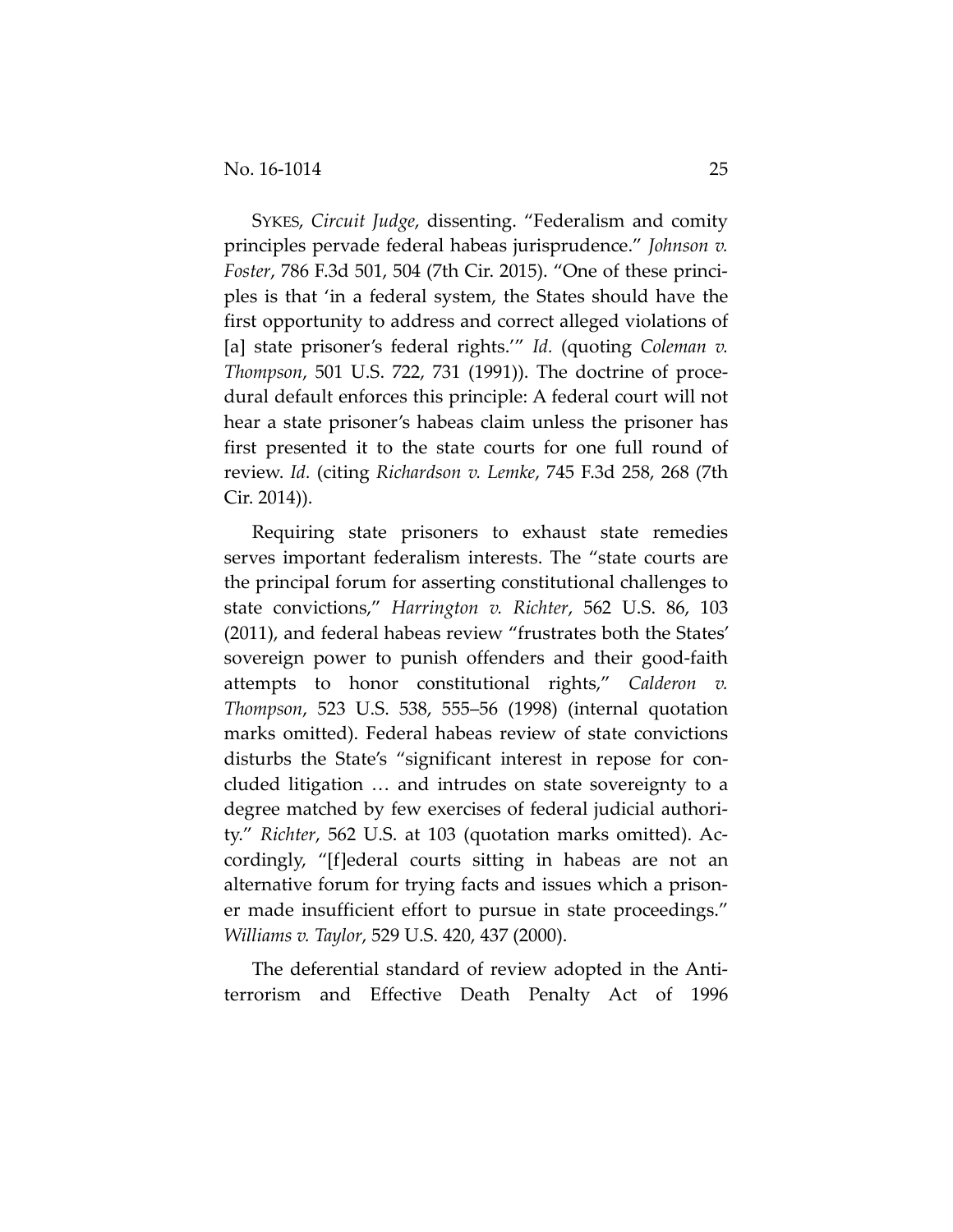("AEDPA"), 28 U.S.C.  $\S$  2254(d), protects these state interests. So does the exhaustion requirement. For this reason, a federal court may review a defaulted claim only in very limited circumstances. The court may excuse a procedural default only if the prisoner (1) demonstrates cause for the default and consequent prejudice or (2) makes a convincing showing of actual innocence, thus establishing that the failure to review the defaulted claim would result in a fundamental miscarriage of justice. *Coleman*, 501 U.S. at 749– 50; *Jones v. Calloway*, 842 F.3d 454, 461 (7th Cir. 2016).

"Cause" is an objective factor *external* to the defense that impedes the presentation of the claim to the state courts. *Coleman*, 501 U.S. at 753; *Weddington v. Zatecky*, 721 F.3d 456, 465 (7th Cir. 2013). Attorney error ordinarily doesn't satisfy the externality requirement because the defendant's attorney is his agent and the attorney's actions are imputed to his principal. *Coleman*, 501 U.S. at 753. But attorney error *can* excuse a procedural default if the error "is an independent constitutional violation," i.e., a denial of the Sixth Amendment right to the effective assistance of counsel. *Id.* at 755. In that situation, the risk of error falls on the State as a corollary to its constitutional duty to provide effective counsel. *Id.* at 754. It follows, then, that because there is no Sixth Amendment right to counsel on collateral review, attorney negligence at that stage is *not* cause to excuse a procedural default. *Id.* at 755.

As my colleagues explain, in *Martinez v. Ryan*, 132 S. Ct. 1309 (2012), the Supreme Court recognized a narrow exception to the *Coleman* rule. Luis Martinez, an Arizona prisoner, alleged in his federal habeas petition that his trial counsel was constitutionally ineffective in violation of the rule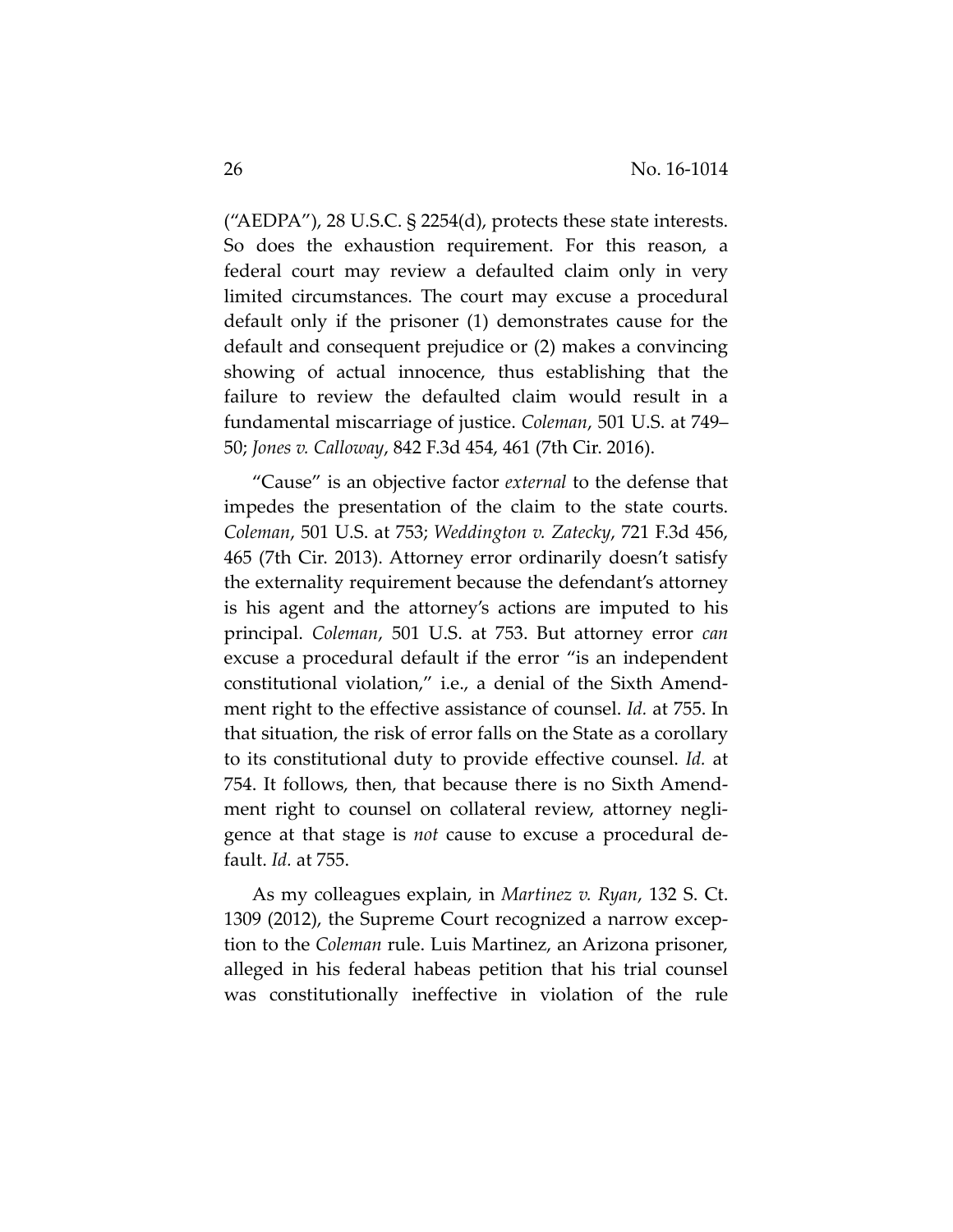articulated in *Strickland v. Washington*, 466 U.S. 668 (1984). He had counsel for his initial collateral-review proceeding, but his attorney did not present this claim to the state courts. *Martinez*, 132 S. Ct. at 1314. Under Arizona law a claim of ineffective assistance of trial counsel cannot be raised on direct appeal; it *must* be presented in an initial collateralreview proceeding. *Id.* The Court held that this procedural requirement of Arizona law warranted an equitable exception to the *Coleman* rule that an error by postconviction counsel is not cause to excuse a procedural default. *Id.* at 1315.

The Court held that if state law *requires* a prisoner to bring a *Strickland* claim on collateral review, a default at that stage of the criminal process does not preclude federal habeas review if "there was no counsel or counsel in that proceeding was ineffective." *Id.* at 1320. To be eligible for federal review, however, the defaulted *Strickland* claim must be "a substantial one, which is to say that the prisoner must demonstrate that the claim has some merit." *Id.* at 1318. The Court remanded Martinez's case, directing the lower courts to determine whether his state postconviction counsel was constitutionally ineffective, and if so, whether the underlying claim for ineffective assistance of trial counsel was "substantial." *Id.* at 1321.

The Court expanded the *Martinez* exception in *Trevino v. Thaler*, 133 S. Ct. 1911 (2013), making it available to prisoners in states that, though not *expressly* restricting *Strickland*  claims to collateral review, nonetheless have procedural rules that foreclose the opportunity to develop the factual record necessary to effectively litigate the claim on direct review. Carlos Trevino was a Texas prisoner sentenced to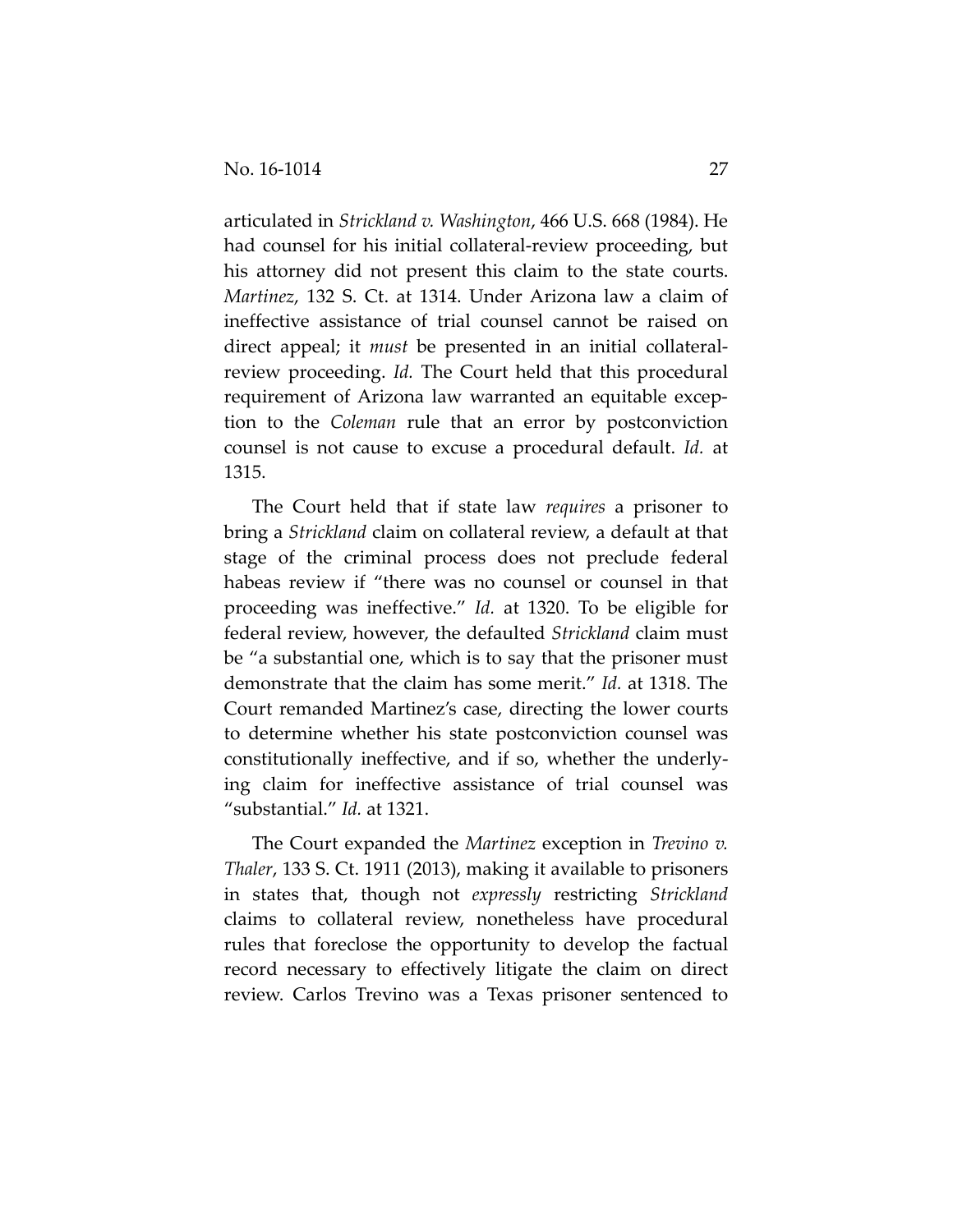death for murder. He alleged in his federal habeas petition that his trial counsel was ineffective for failing to adequately investigate and present mitigating circumstances in the penalty phase of his trial. *Id.* at 1915. The state trial judge had appointed new counsel for Trevino's direct appeal, but the attorney did not raise this claim. The judge appointed still another attorney for collateral review; that attorney too failed to raise the claim.

*Martinez* could not help Trevino. Unlike Arizona, Texas does not expressly *require* prisoners to reserve *Strickland*  claims for collateral review. *Id.* at 1918. But the state's procedural rules make it "all but impossible" to raise such a claim on direct appeal. *Id.* at 1920. That's because a claim of ineffective assistance of trial counsel almost always requires development of a factual record, but the time constraints imposed by Texas law (most notably, the time for preparation of the transcript) eliminate the opportunity to make the necessary record in conjunction with a direct appeal. *Id*. at 1918. That is, under the procedural rules in place in Texas, it's "'virtually impossible for appellate counsel to adequately present an ineffective assistance [of trial counsel] claim' on direct appeal." *Id.* (quoting *Robinson v. State*, 16 S.W.3d 808, 810–11 (Tex. Crim. App. 2000)). For this reason the Texas Court of Criminal Appeals—the state's highest criminal tribunal— "has explicitly stated that '[a]s a general rule' the defendant 'should *not* raise an issue of ineffective assistance of counsel on direct appeal,' but rather in collateral review proceedings." *Id.* at 1920 (quoting *Mata v. State*, 226 S.W.3d 425, 430, n.14 (Tex. Crim. App. 2007)).

These two features of Texas law—a procedural system that makes it virtually impossible to effectively litigate a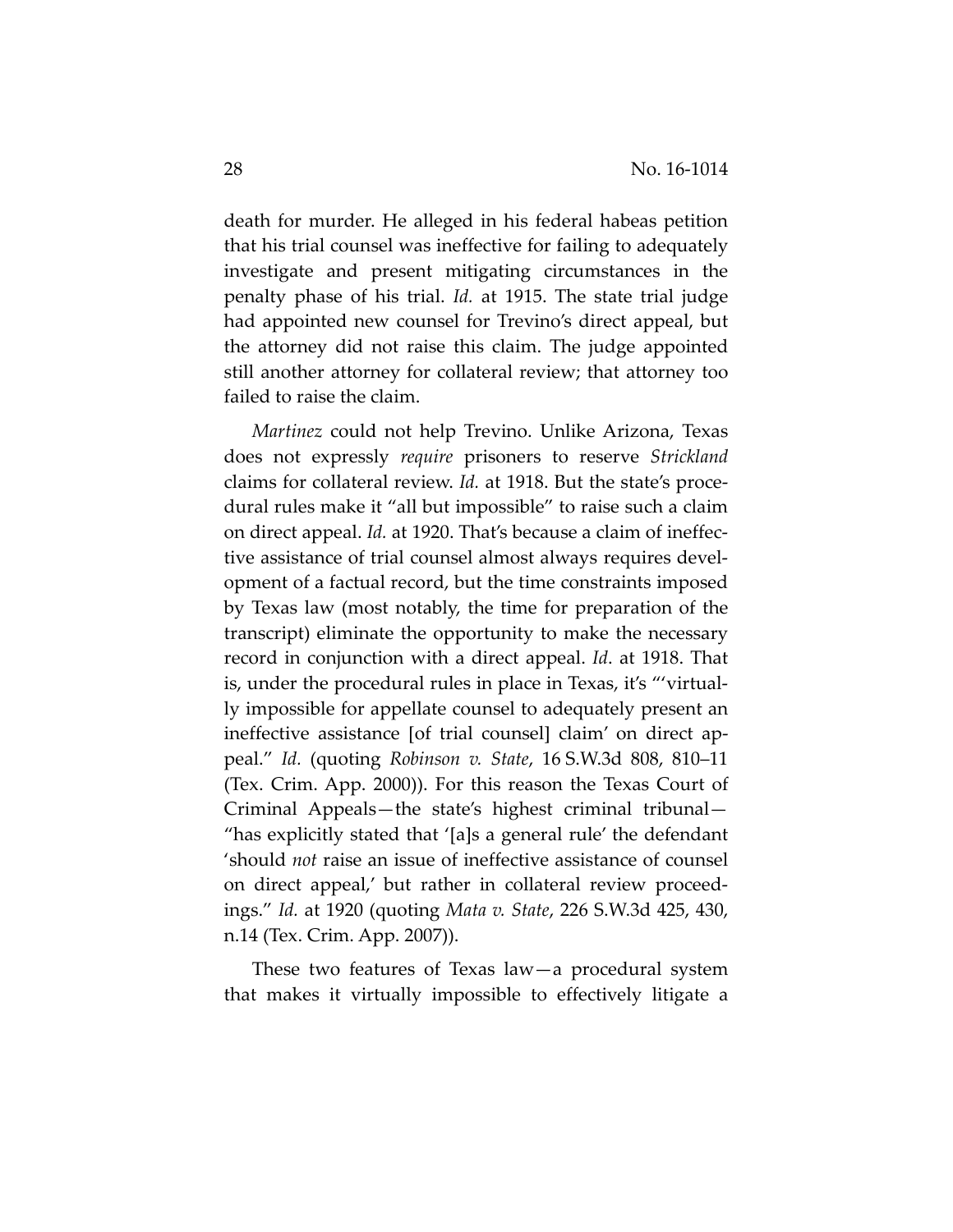*Strickland* claim on direct review and an affirmative judicial directive *not* to do so—put Trevino in much the same position as Martinez. The Court concluded that the "procedural design and systemic operation" of the criminal appeal process in Texas was the functional equivalent of Arizona's rule barring *Strickland* claims on direct review. *Id.* at 1921 ("[A] distinction between (1) a State that denies permission to raise the claim on direct appeal and (2) a State that in theory grants permission but, as a matter of procedural design and systemic operation, denies a meaningful opportunity to do so is a distinction without a difference."). So the Court extended the *Martinez* exception to prisoners in Texas and other states where the "procedural framework, by reason of its design and operation, makes it highly unlikely in a typical case that a defendant will have a meaningful opportunity to raise a claim of ineffective assistance of counsel on direct appeal." *Id.*

My colleagues conclude that Indiana is enough like Texas to warrant extending *Martinez-Trevino* to defaulted *Strickland* claims in habeas petitions brought by Indiana prisoners. I disagree. Indiana does not by procedural rule make it virtually impossible to litigate a *Strickland* claim on direct appeal. To the contrary, Indiana *explicitly provides* a process for doing so: the so-called *Davis*/*Hatton* procedure, which "allows a defendant to suspend the direct appeal to pursue an immediate petition for postconviction relief" in order to develop the factual record necessary to support a *Strickland* claim at the direct-appeal stage. *Woods v. State*, 701 N.E.2d 1208, 1219 (Ind. 1998). The Indiana Supreme Court specifically reaffirmed the vitality of the *Davis*/*Hatton* procedure in *Woods*. *Id.* at 1219–20.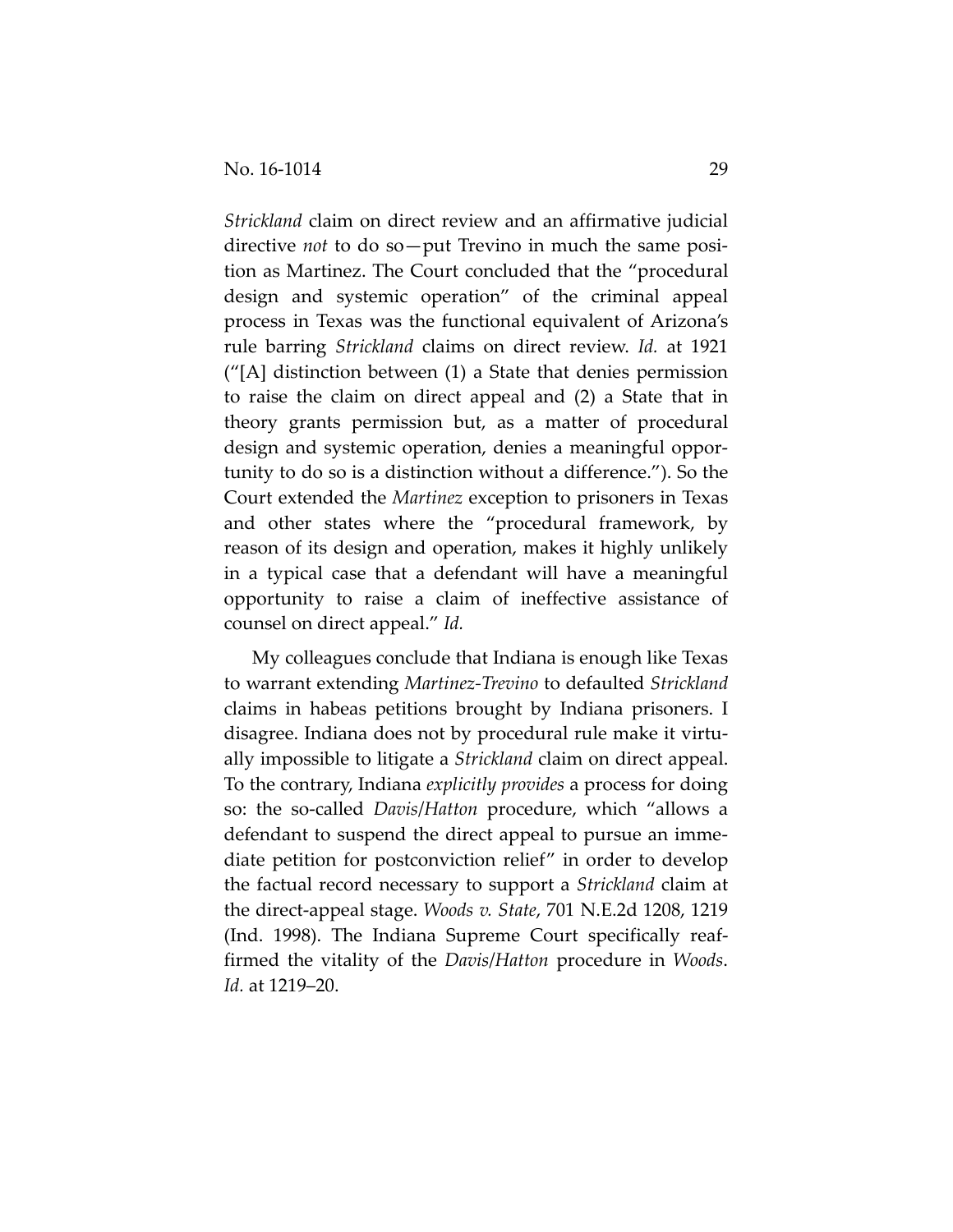Nor has Indiana's highest tribunal gone as far as the Texas Court of Criminal Appeals, which specifically directed defendants *not* to raise these claims on direct review. In *Woods*—the seminal case on this subject—the Indiana Supreme Court explained that although collateral review is "normally the preferred forum" for a claim of ineffectiveness assistance of trial counsel, direct review remains an appropriate and workable option in light of the *Davis*/*Hatton*  procedure. *Id.* at 1219.

Here, in full, is the key passage in the state high court's opinion:

> For the reasons outlined, a postconviction hearing is normally the preferred forum to adjudicate an ineffectiveness claim. We nonetheless agree that potential for administrative inconvenience does not always outweigh the costs of putting off until tomorrow what can be done today: "If there is no reason for delay in presenting a claim, the delay should not be countenanced, for there is a considerable social interest in the finality of criminal proceedings." [*U.S. v.*] *Taglia*, 922 F.2d [413,] 418 [7th Cir. 1991]. If we are dealing with an improperly incarcerated defendant, the cause of justice is plainly better served by making that determination as soon as possible. The same is true even if a retrial is required. Resolving recordbased ineffectiveness claims on direct review also has some doctrinal appeal because it is more consistent with the residual purpose of postconviction proceedings. *Langley* [*v. State*],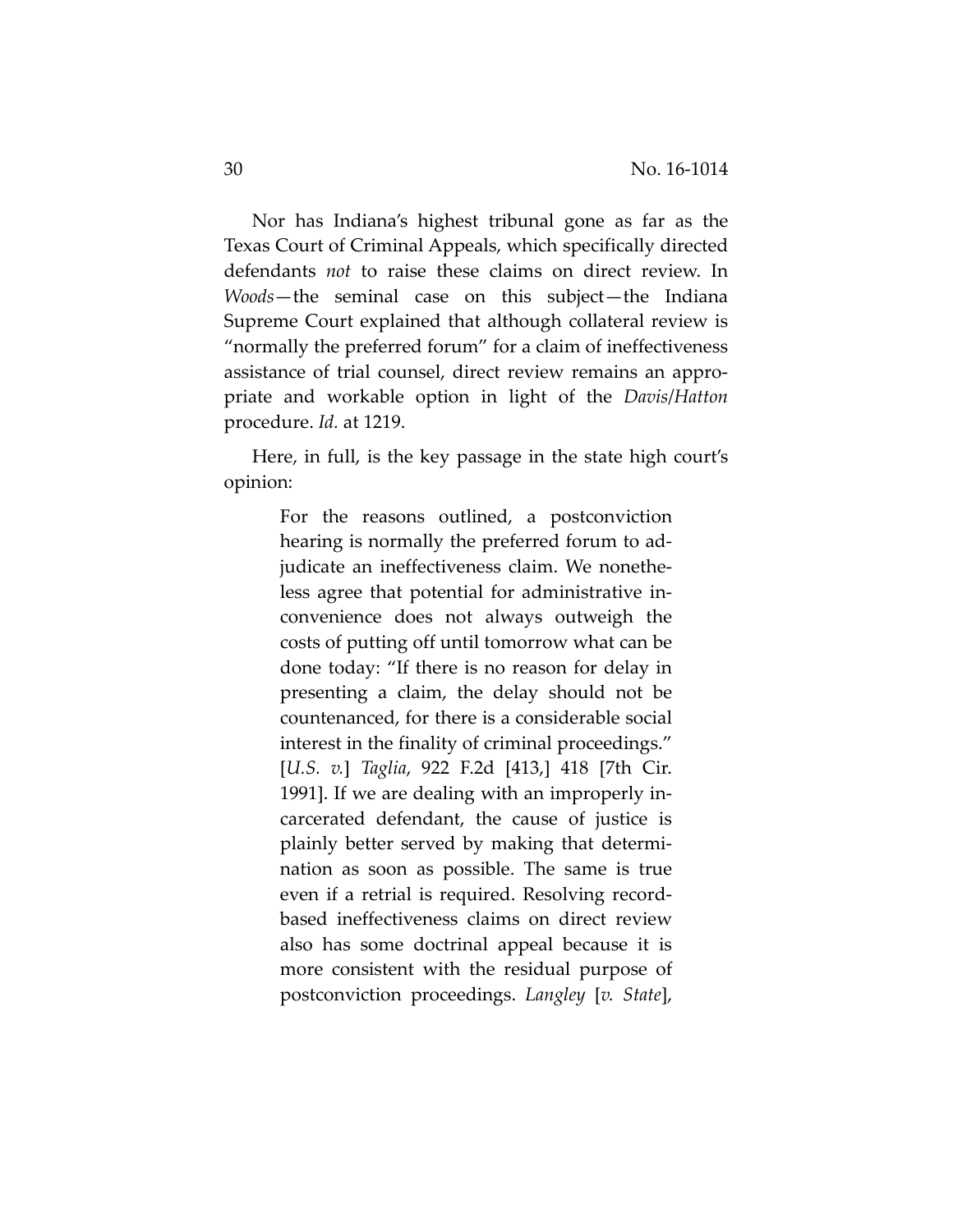267 N.E.2d [538,] 541 [Ind. 1971] ("[T]he permissible scope of review on direct appeal is well defined and broader than that permitted by collateral attack through post conviction relief."). These considerations can be largely met under a procedure that allows a defendant to suspend the direct appeal to pursue an immediate petition for postconviction relief. *Davis v. State*, 368 N.E.2d 1149 (1977); *see also Hatton v. State*, 626 N.E.2d 442 (Ind. 1993) (reiterating vitality of *Davis* procedure). This should cover the exceptional case in which the defendant prefers to adjudicate a claim of ineffective assistance before direct appeal remedies have been exhausted. Because of the *Davis* procedure, the direct appeal is not necessarily an obstacle to speedy adjudication of the adequacy of the representation, as recent cases in which the procedure was invoked for that purpose demonstrate. *See Coleman v. State*, 694 N.E.2d 269 (Ind. 1998); *Brown v. State*, 691 N.E.2d 438 (Ind. 1998). Although not to be used as a routine matter in adjudicating the issue of trial counsel's effectiveness, a *Davis* request may be appropriate "where the claim asserted arguably requires a certain level of fact finding not suitable for an appellate court." *Lee v. State*, 694 N.E.2d 719, 721 n.6 (Ind. 1998), *petition for cert. filed,* 67 U.S.L.W. 3362 (U.S. Sept. 24, 1998) (No. 98–6205).

*Id.* at 1219–20 (footnote omitted).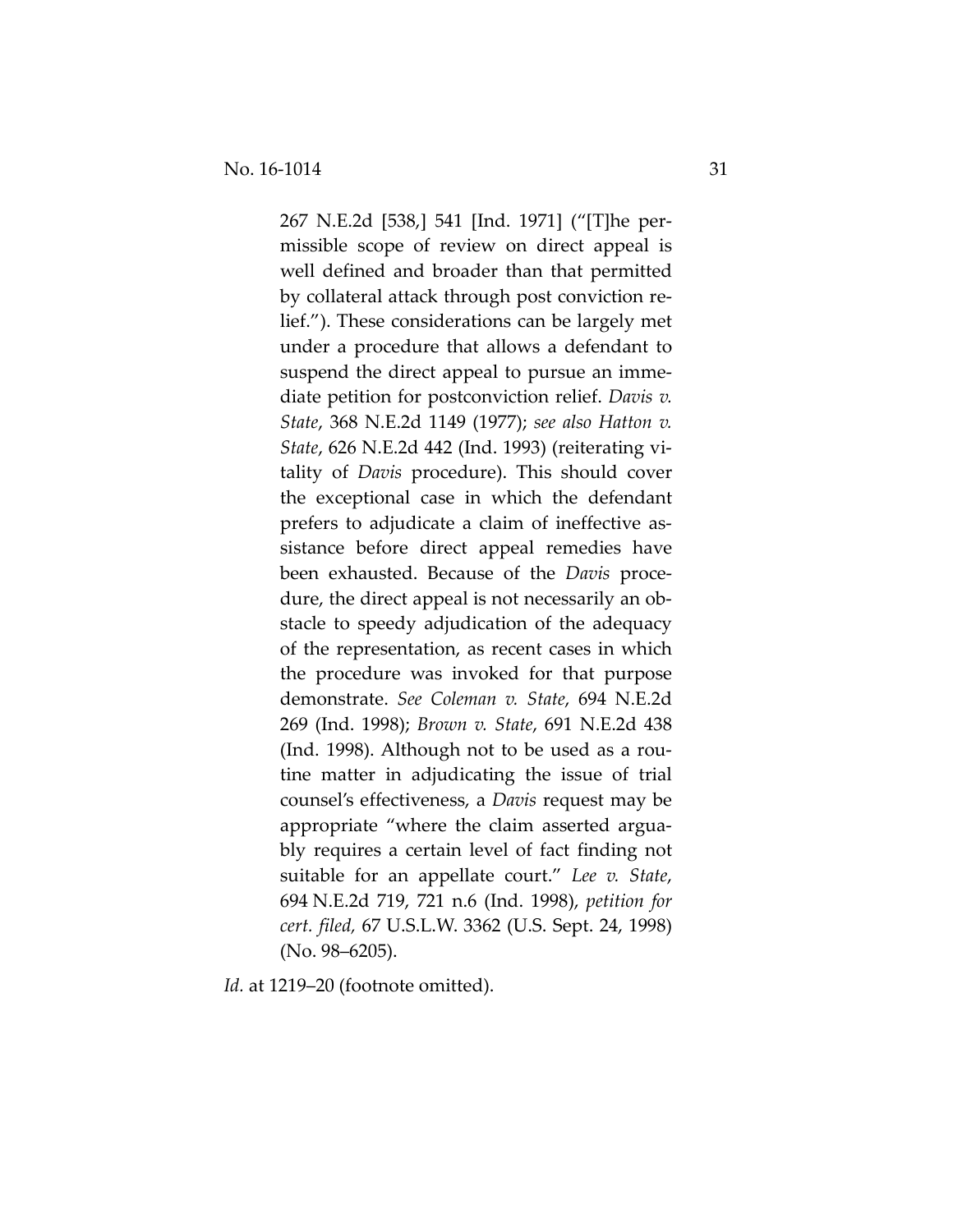The state supreme court went on to fashion a rule against claim splitting, holding that all allegations of trial counsel's ineffectiveness must be consolidated in a single proceeding. More specifically, the court said that "[t]he specific contentions supporting the claim … may not be divided between the two proceedings." *Id.* at 1220. It's a strong rule of preclusion; if the defendant raises the issue on direct review, he may not do so again in collateral proceedings. *Id.* The court acknowledged the likelihood that this "all or nothing" requirement would channel many *Strickland* claims to collateral review: "As a practical matter, this rule will likely deter all but the most confident appellants from asserting any claim of ineffectiveness on direct appeal. It will certainly deter some." *Id.* Still, the court held—unequivocally—that "concerns for prompt resolution of claims lead us to permit ineffective assistance to be raised [on direct appeal] within or without the procedure available pursuant to *Davis*." *Id.*

So Indiana offers defendants a true choice—direct appeal *or* collateral review—and *either* forum is a procedurally viable option for adjudicating a *Strickland* claim. Indeed, *Woods* was explicit on this point. "The defendant must decide the forum for adjudication of the issue—direct appeal or collateral review." *Id.* In sharp contrast to Texas, *both* options are fully open in Indiana, and the state provides a meaningful opportunity to litigate the issue at *either* stage. This takes Indiana outside the rule and rationale of *Trevino*.

My colleagues focus on the state high court's strong preference for reserving *Strickland* claims for collateral review, a preference apparently reinforced by the lower courts and generally followed by the criminal defense bar. Majority Op. at pp. 13–15. That's not enough to bring Indiana within the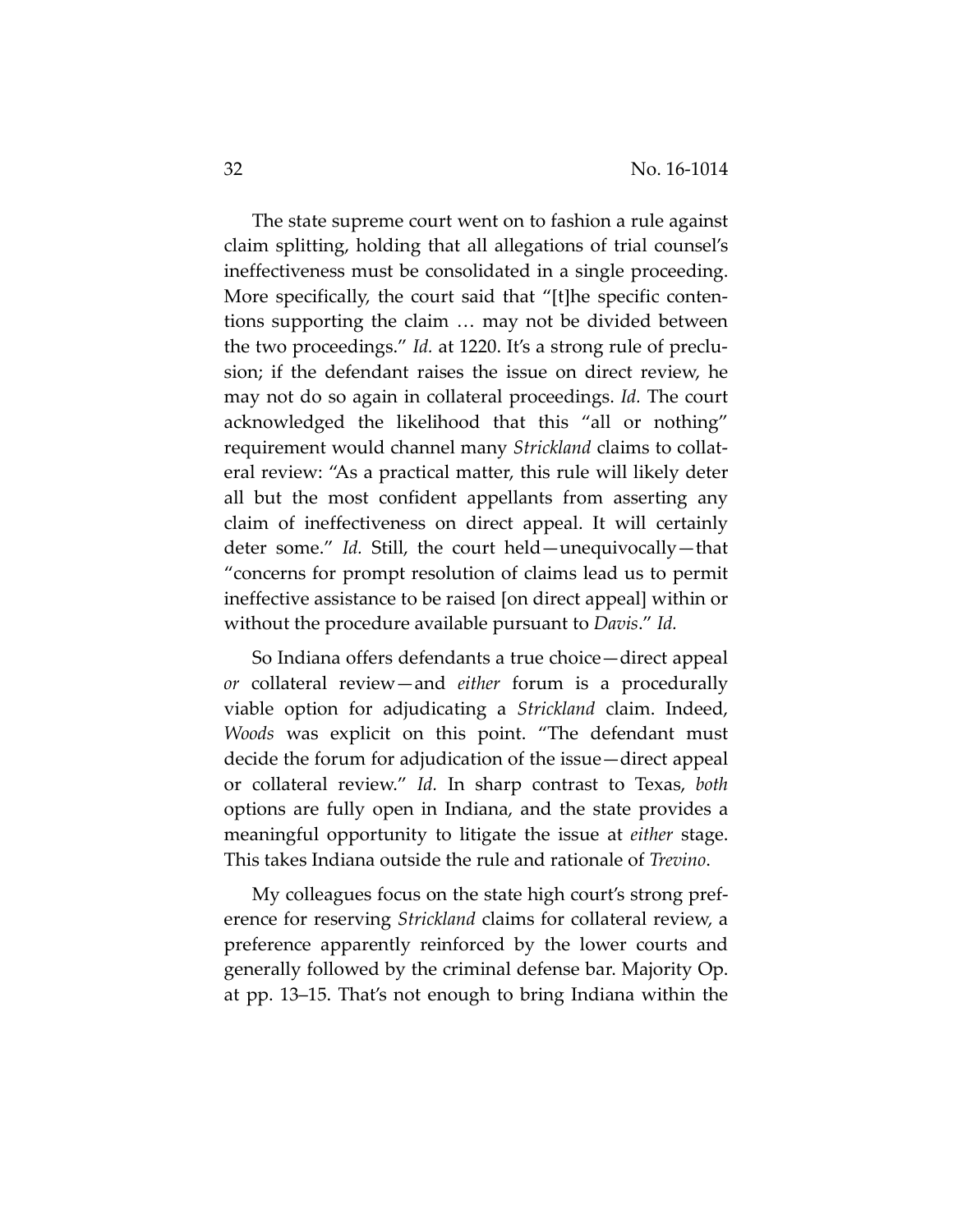ambit of *Trevino*. The Supreme Court justified extending *Martinez* to Texas prisoners primarily because that state's procedural rules make it *virtually impossible* to effectively raise a *Strickland* claim on direct appeal. *Trevino*, 133 S. Ct. at 1918–19. These procedural barriers, in turn, have led Texas courts to admonish defendants *not* to bring these claims on direct review. It's true that the Court spent several paragraphs discussing this "strong judicial advice." *Id.* at 1920. But the advice of the Texas judiciary played only a supporting role in the Court's decision; it certainly wasn't sufficient on its own to support the expansion of *Martinez*.

Moreover, unlike the Texas Court of Criminal Appeals, the Indiana Supreme Court has *not* directed defendants to refrain from bringing claims of trial counsel's ineffectiveness on direct review; it has said, rather, that collateral review is "normally the preferred forum" for these claims. *Woods*, 701 N.E.2d at 1219. Indeed, as the passage quoted above makes clear, one of the main points of the court's decision in *Woods* was to preserve the direct-review option and highlight the availability of the *Davis*/*Hatton* procedure for defendants who are concerned about delay but need to make a factual record before bringing a *Strickland* claim on direct review.

In short, my colleagues' decision is not so much an application of *Trevino* as an unwarranted *expansion* of it. This has real consequences for criminal litigation in Indiana, for federal habeas review of Indiana convictions, and ultimately for the relationship between the federal and state courts. It is by now canonical that federal habeas review of state convictions is extremely deferential. Under AEDPA the state court's factual findings are presumed to be correct, § 2254(e)(1), and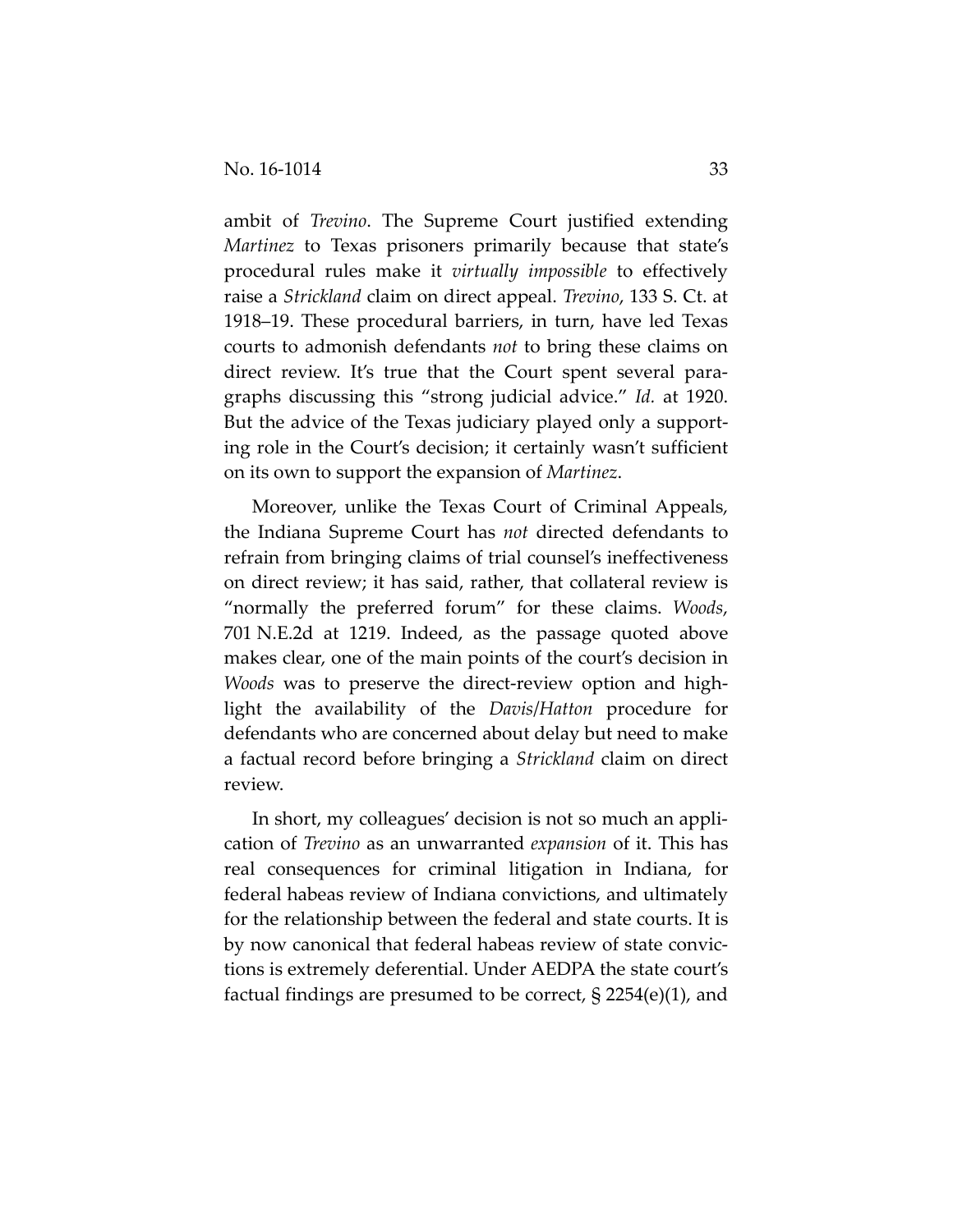a federal court may not grant habeas relief unless the state court's adjudication of a federal claim was contrary to, or an unreasonable application of, clearly established federal law as determined by the Supreme Court, § 2254(d). As the petitioner's counsel acknowledged in oral argument, *Martinez-Trevino* creates a moral hazard in the state postconviction process, even where by its terms the doctrine clearly applies. If a prisoner complies with the exhaustion requirement and presents his *Strickland* claim to the state courts, AEDPA's highly deferential standard of review applies. If instead he defaults the claim and the *Martinez-Trevino* exception applies, the *Strickland* claim gets plenary review in federal court. Given these perverse incentives, we should be wary of expanding the doctrine beyond the limits of its rationale.

As a result of today's decision, the Indiana district courts will be deluged with defaulted *Strickland* claims. It is an unfortunate reality in postconviction litigation that ordinary claims of trial error can be easily repackaged as claims of ineffective assistance of trial counsel. Now that Indiana prisoners may use *Martinez-Trevino*, Indiana district judges will routinely have to contend with the two gateway questions that unlock the door to plenary review of defaulted *Strickland* claims. A federal judge will have to decide—de novo—whether the prisoner's postconviction counsel was ineffective, and if so, whether the underlying *Strickland* claim is substantial. An affirmative answer means full federal review of the defaulted claim unburdened by AEDPA's deferential standard of review.

This is a serious intrusion on federalism interests. I return to where I started: The "state courts are the principal forum